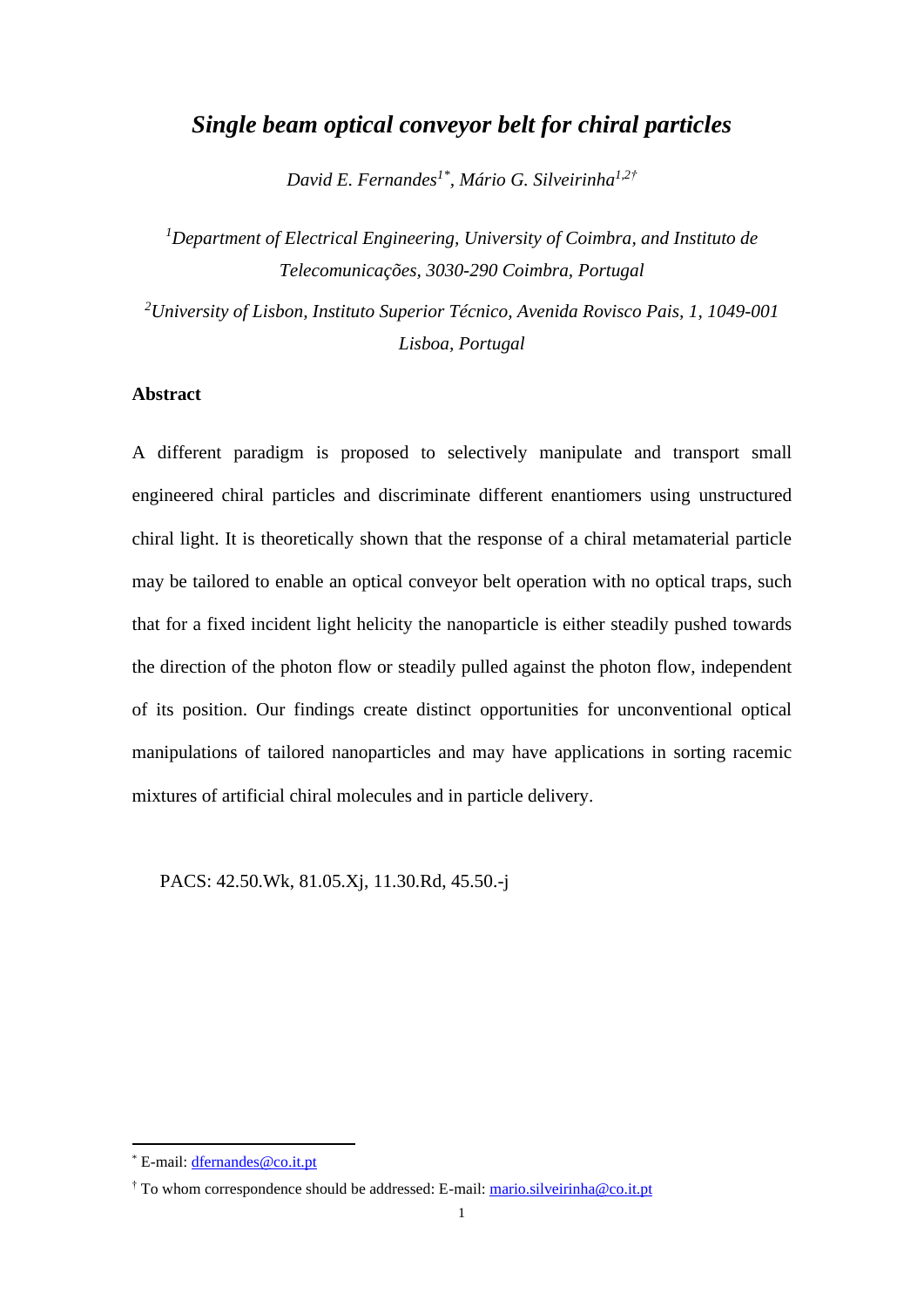### **I. Introduction**

The optical manipulation and trapping of micro- and nano-sized particles or atoms is an important topic of research [\[1](#page-19-0)[-3\]](#page-20-0) with applications in laser cooling of neutral atoms, trapping of single cells, biosensors, particle transport, and in microfluidic cell sorting [\[4,](#page-20-1) [5\]](#page-20-2). These manipulations usually rely on tightly focused laser beams (optical tweezers [\[6\]](#page-20-3)) and in field intensity gradients, which allow to precisely position and move neutral particles or atoms [\[7,](#page-20-4) [8\]](#page-20-5). In recent years, unconventional light-matter interactions relying on unstructured light (i.e. with no gradient along the direction of propagation) have received a great deal of attention. Conventional wisdom suggests that when a polarizable particle is illuminated by a light beam the momentum transfer should always push the particle downstream, i.e., along the direction of the light flow. Remarkably, different works shattered this understanding and demonstrated the counterintuitive opportunity of having optomechanical interactions that induce pulling forces which drag a particle in a direction opposite to the light flow [\[9-](#page-20-6)[15\]](#page-20-7). Usually this is done by engineering the form in which the particle scatters light in such manner that the forward scattering is maximized, so that the wave momentum is effectively reinforced in the forward direction [\[12-](#page-20-8)[15\]](#page-20-7). To compensate for the increased light momentum in the forward direction, the object experiences a pulling force that drags it towards the light source. A diffractionless light beam with the ability to exert a negative radiation pressure is typically referred to as "tractor beam".

Other solutions to obtain negative radiation pressures and related phenomena have also been proposed, both theoretically and experimentally [\[16](#page-20-9)[-26\]](#page-21-0). For instance, it was demonstrated − relying either on the interference of two co-propagating or counterpropagating waves − that it is possible to sort, organize or have a bi-directional transport of sub-micron particles [\[16](#page-20-9)[-18\]](#page-20-10). In particular, it was shown that by actively controlling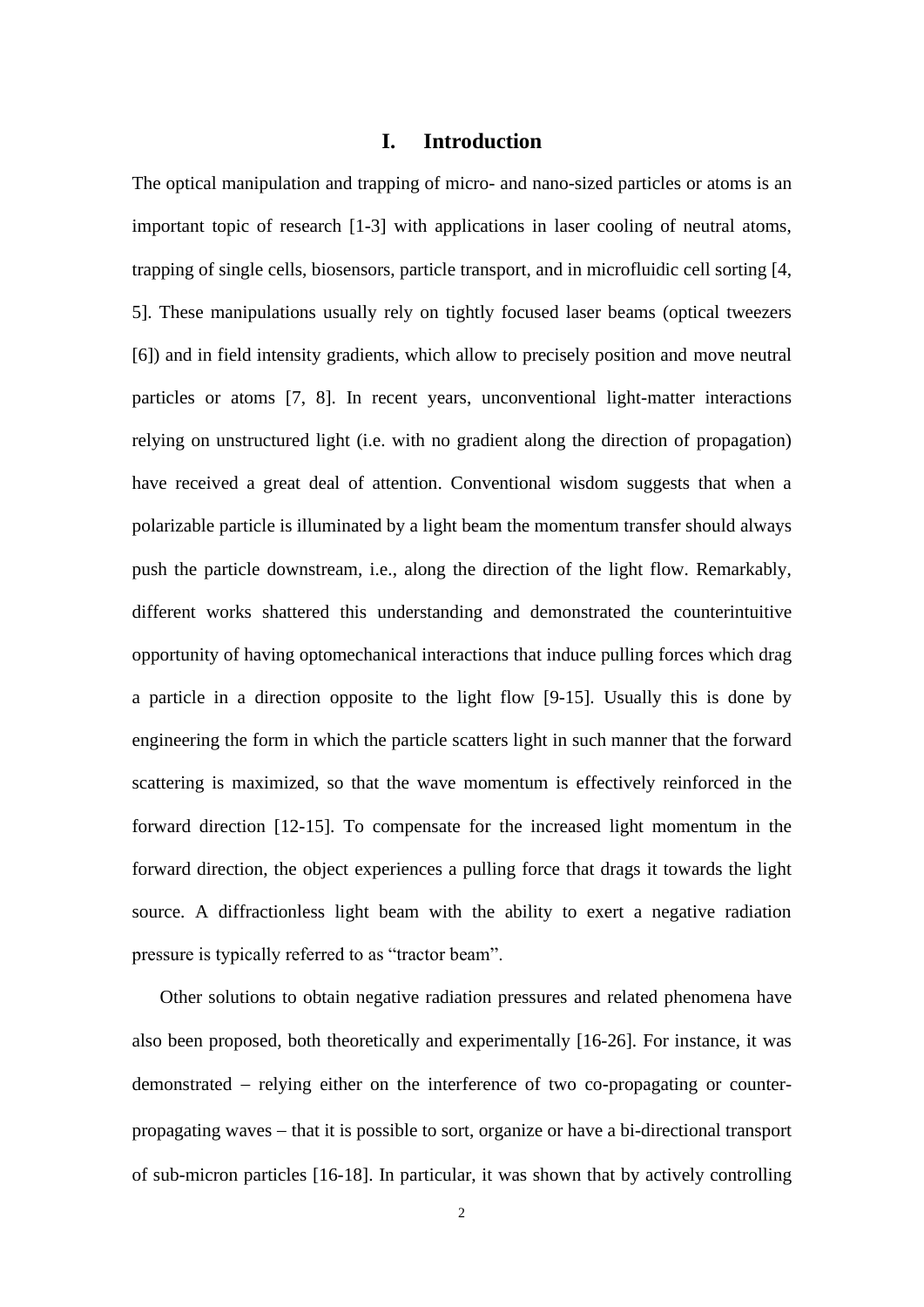the relative phase between two co-propagating Bessel beams it is feasible to have an optical conveyor belt operation such that micron-sized particles can be transported both in the upstream and downstream directions [\[18\]](#page-20-10).

Here, inspired by our previous work [\[27\]](#page-21-1), we propose a different paradigm for an optical conveyor belt that does not require a complex dynamic relative phase control of two beams as in Ref. [\[18\]](#page-20-10). We theoretically prove that by using a single light beam (e.g. a plane wave) and an opaque mirror, it is possible to have either a persistent pulling force or a persistent pushing force acting on an engineered chiral particle, such that the force sign is independent of the particle position with respect to the light source. Moreover, the sign of the optical force can be controlled simply by switching the helicity of the incident light. These findings generalize the theory of Ref. [\[27\]](#page-21-1), wherein an analogous optical conveyor belt regime was demonstrated for a chiral slab infinitely extended along the directions parallel to the mirror. Here, it is proven that the same working principles can be exploited even for small chiral particles wherein the diffraction and scattering mechanisms are more complex. It should be noted that the emergence of negative pulling forces in chiral particles has been previously discussed in the literature relying on Bessel beams [\[25\]](#page-21-2). Moreover, it has also been proven both theoretically and experimentally that chiral microresonators may experience optical forces and torques strongly dependent on the wave polarization [\[28\]](#page-21-3). Recently, it was also shown that chiral particles standing on the top a dielectric substrate can experience an anomalous lateral force [\[26\]](#page-21-0).

This article is organized as follows. In Section II a theoretical formalism is developed to characterize the optical force when a chiral particle placed in front of an opaque mirror is illuminated by unstructured chiral light. The chiral particle is modeled as a superposition of electric and magnetic dipoles. It is theoretically demonstrated that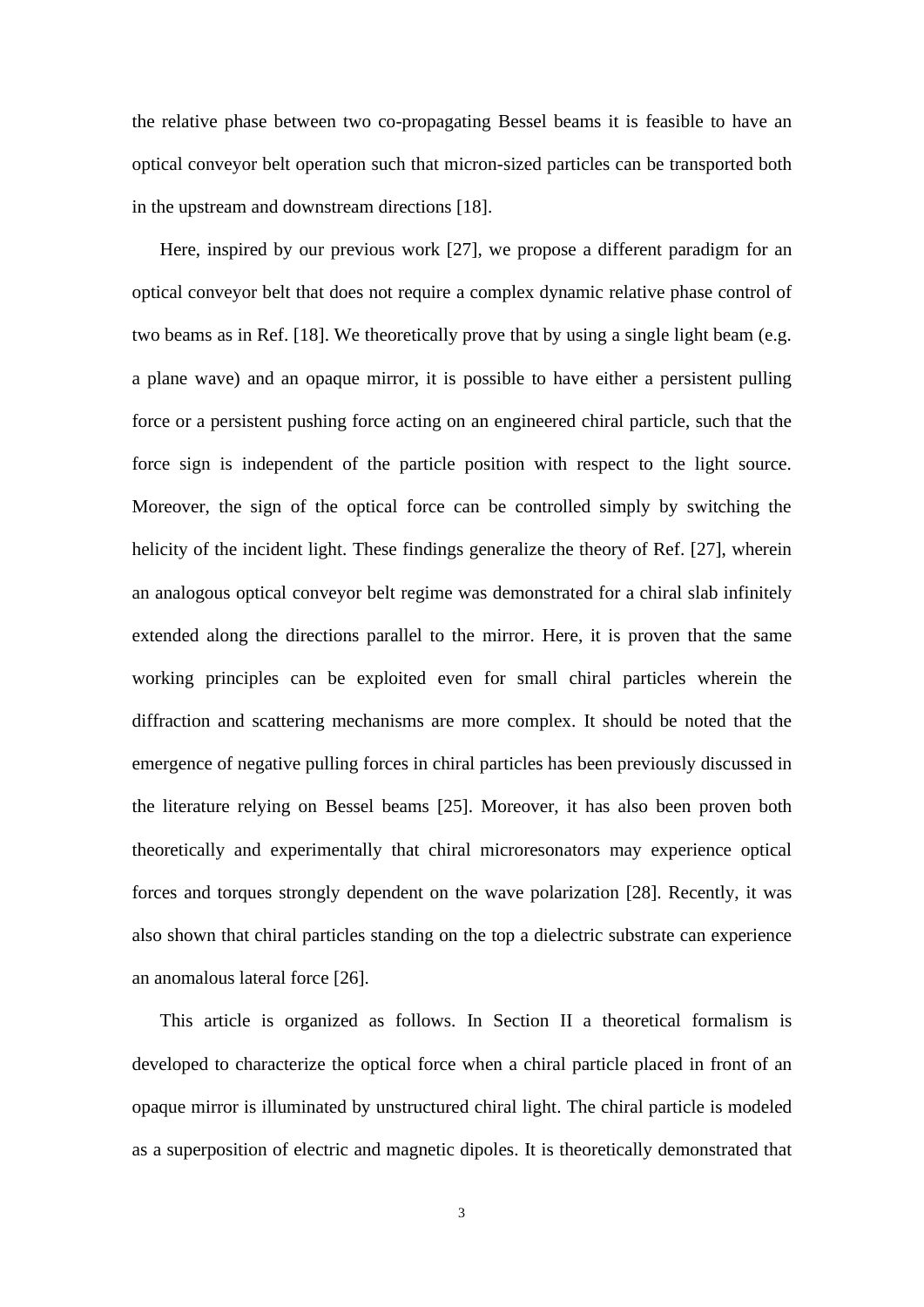by tailoring the chiral and magnetic responses it is possible to have an optical conveyor belt operation with no optical traps. To illustrate the proposed effect, in Section III we present a numerical study of the optical force exerted on a conjugated gammadions chiral particle. Finally, in Section IV the conclusions are drawn. The time dependence of the electromagnetic fields is assumed of the type  $e^{-i\omega t}$ .

# **II. Passive Optical Conveyor Belt**

<span id="page-3-0"></span>The idea to realize a passive optical conveyor belt is to illuminate an engineered chiral particle in front of an opaque mirror with unstructured chiral light [\[27\]](#page-21-1) (Fig. [1\)](#page-4-0). The chiral particle must have a strongly asymmetric response such that it is approximately transparent to light with a specific helicity (let us say, left circularly polarized (LCP) light), whereas it should strongly absorb light with the opposite helicity (let us say, right circularly polarized (RCP) light). Under these conditions, one may expect that if the incident wave is RCP then the particle will be able to extract a significant momentum from the incident beam and hence it will be pushed downstream towards the mirror. On the other hand, if the incident wave is LCP it will interact weakly with the particle, as it is approximately transparent for this polarization. Interestingly, upon reflection on the mirror the wave polarization is switched from LCP to RCP. Thus, the wave reflected on the mirror interacts strongly with the chiral particle and hence will impart a negative momentum on it, originating in this way a pulling (upstream) force [\[27\]](#page-21-1). Therefore, depending on the incident wave polarization the chiral particle is either steadily pushed downstream (positive force) or upstream (negative force). Note that this optical conveyor belt operation is passive in the sense that for a fixed direction of particle delivery the incident wave properties do not require any type of control. To investigate under which conditions the proposed intuitive picture may have correspondence with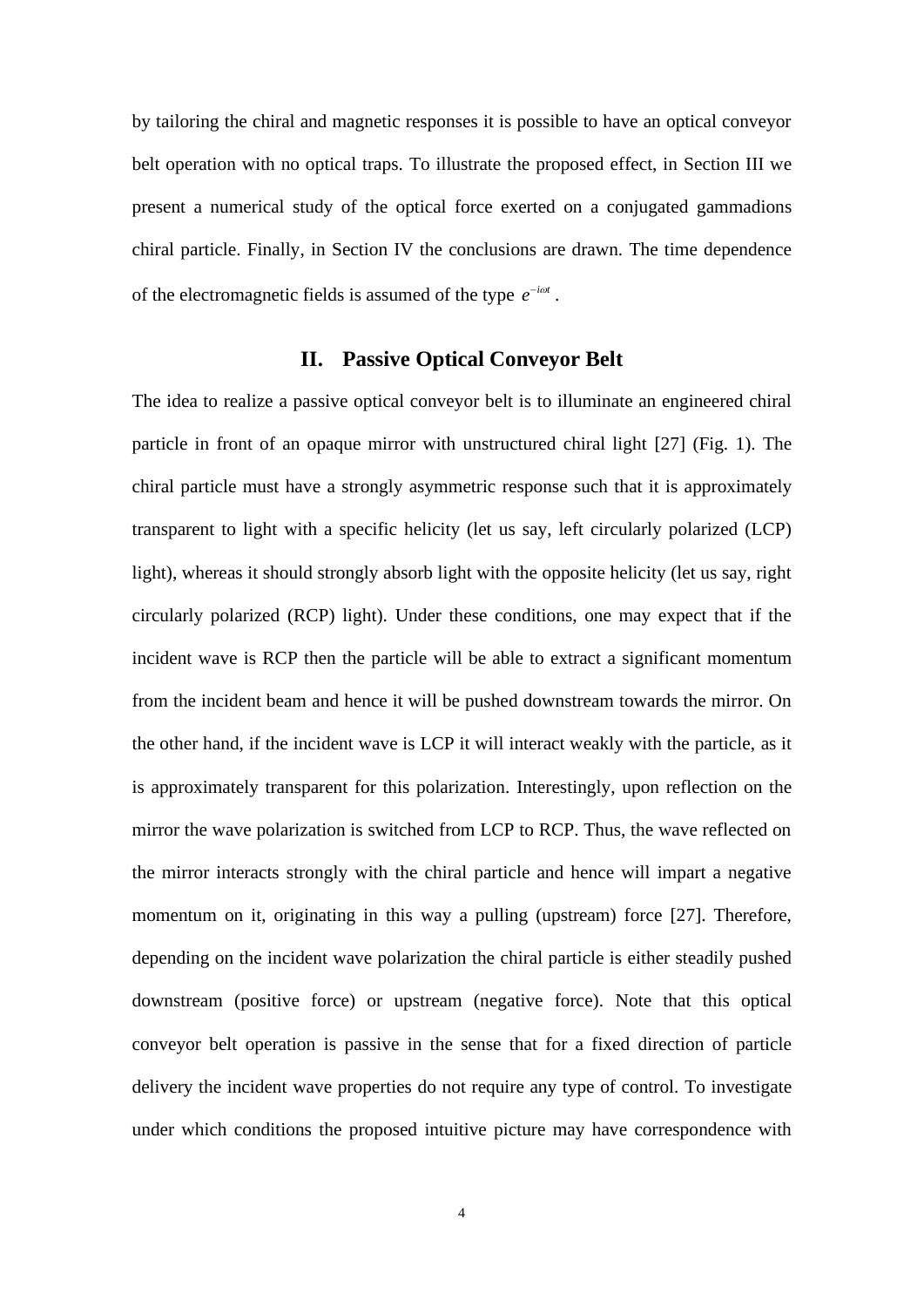the real electromagnetic situation, next we rigorously determine the optical force acting on a chiral particle modeled as a point dipole.



<span id="page-4-0"></span>Fig. 1 A chiral particle standing in free-space at a distance *l* from an opaque mirror is illuminated along the normal direction by an incident circularly polarized plane wave.

## *A. The optical force*

The optical force exerted on electrically small particles standing in free-space depends on the *local* electromagnetic field, i.e. the field that effectively polarizes the particle, and on the electric and magnetic dipole moments,  $\mathbf{p}_e$  and  $\mathbf{p}_m$  respectively. We define  $\mathbf{p}_m$  as  $\mathbf{p}_m = \mu_0 \mathbf{m}$ , where **m** is the standard textbook magnetic dipole moment with units of  $A \times m^2$ . The *i*-th component of the time-averaged optical force can be written in a compact manner as [\[12,](#page-20-8) 29-31],

<span id="page-4-1"></span>
$$
\mathcal{F}_i = \frac{\varepsilon_0}{2} \operatorname{Re} \left\{ \mathbf{P}^* \cdot \partial_i \mathbf{F}_{\text{loc}} - \frac{1}{6\pi} \frac{\omega^4}{c^2} \eta_0 \left( \mathbf{p}_e \times \mathbf{p}_m^* \right) \cdot \hat{\mathbf{u}}_i \right\},\tag{i=x,y,z}
$$

where  $\hat{\mathbf{u}}_i$  is a unit vector along the *i*-th direction,  $\partial_i = \hat{\mathbf{u}}_i \cdot \nabla$ ,  $\varepsilon_0$  is the vacuum permittivity,  $\mu_0$  is the free-space permeability, and  $\eta_0$  is the free-space impedance. In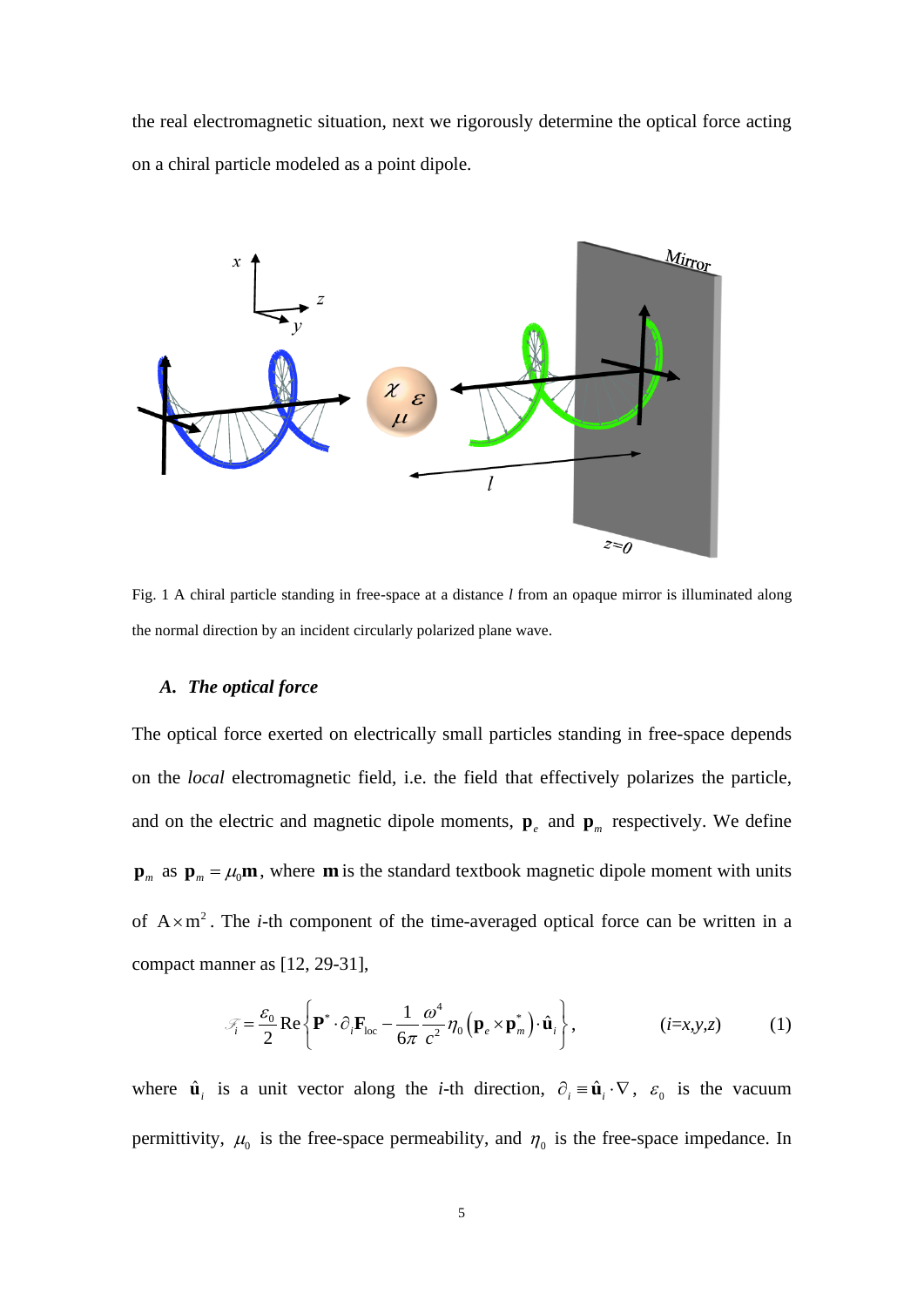the above, the six component vector  $\mathbf{F}_{loc} = \begin{bmatrix} 1 \ 1 \end{bmatrix}$  $^{\rm loc}$   $\left(\, {\bf H}_{\rm loc} \eta_{0} \right.$  $=\hspace{-1em}\begin{pmatrix}\mathbf{E}_{\rm loc}\ \mathbf{H}_{\rm loc} \boldsymbol{\eta}_0\end{pmatrix}$ **E F**  $\mathbf{H}_{\text{L}}$   $\mathbf{m}_{\text{o}}$  represents the local electromagnetic

fields that excite the particle, and 
$$
\mathbf{P} = \begin{pmatrix} \mathbf{p}_e \boldsymbol{\varepsilon}_0^{-1} \\ \mathbf{p}_{m} \boldsymbol{c} \end{pmatrix}
$$
 is a six-component vector with the dipole moment components. The second term in Eq. (1) is the recoil force due to the self-interaction of the electric and magnetic dipoles which was derived in Ref. [30]. In the

examples considered in this article we found that this second term is negligible.

The dipole moments **P** excited in the chiral particle are related to the local field  $\mathbf{F}_{\text{loc}}$ as follows:

<span id="page-5-0"></span>
$$
\mathbf{P} = \left(\begin{array}{cc} \overline{\overline{a}}_{ee} & \overline{\overline{a}}_{em} \\ \overline{\overline{a}}_{me} & \overline{\overline{a}}_{mm} \end{array}\right) \cdot \mathbf{F}_{loc} ,
$$
\n(2)

where  $\bar{\bar{\alpha}}$  is a 6×6 matrix with sub-components  $\bar{\bar{\alpha}}_{ee}$ ,  $\bar{\bar{\alpha}}_{em}$ ,  $\bar{\bar{\alpha}}_{me}$ ,  $\bar{\bar{\alpha}}_{mm}$ , which are the 3×3 polarizability tensors of the particle and have dimensions of volume  $\left[m^3\right]$ . The crossed polarizabilities  $\bar{\bar{\alpha}}_{_{mn}}$  and  $\bar{\bar{\alpha}}_{_{mn}}$  determine the magneto-electric response and may be nonzero for particles without inversion symmetry. For example, the magneto-electric response is non-zero for particles that cannot be superimposed on their mirror images, e.g., chiral particles [\[32\]](#page-21-7). Because chiral particles have an intrinsic handedness their electromagnetic response depends on the wave helicity. As a consequence, chiral-type structures enable phenomena such as polarization conversion [\[33\]](#page-21-8), polarization rotation (optical activity) [\[34-](#page-21-9)[36\]](#page-21-10), polarization-dependent negative refraction [\[37](#page-21-11)[-40\]](#page-21-12) and a strongly asymmetric transmission of electromagnetic waves [\[27,](#page-21-1) [41](#page-21-13)[-44\]](#page-22-0). It is wellknown that for reciprocal media  $\bar{\bar{\alpha}}_{em}$  and  $\bar{\bar{\alpha}}_{me}$  are required to satisfy  $\bar{\bar{\alpha}}_{me} = -\bar{\bar{\alpha}}_{em}^T$ , where the superscript "*T*" denotes the operation of matrix transposition [\[32\]](#page-21-7).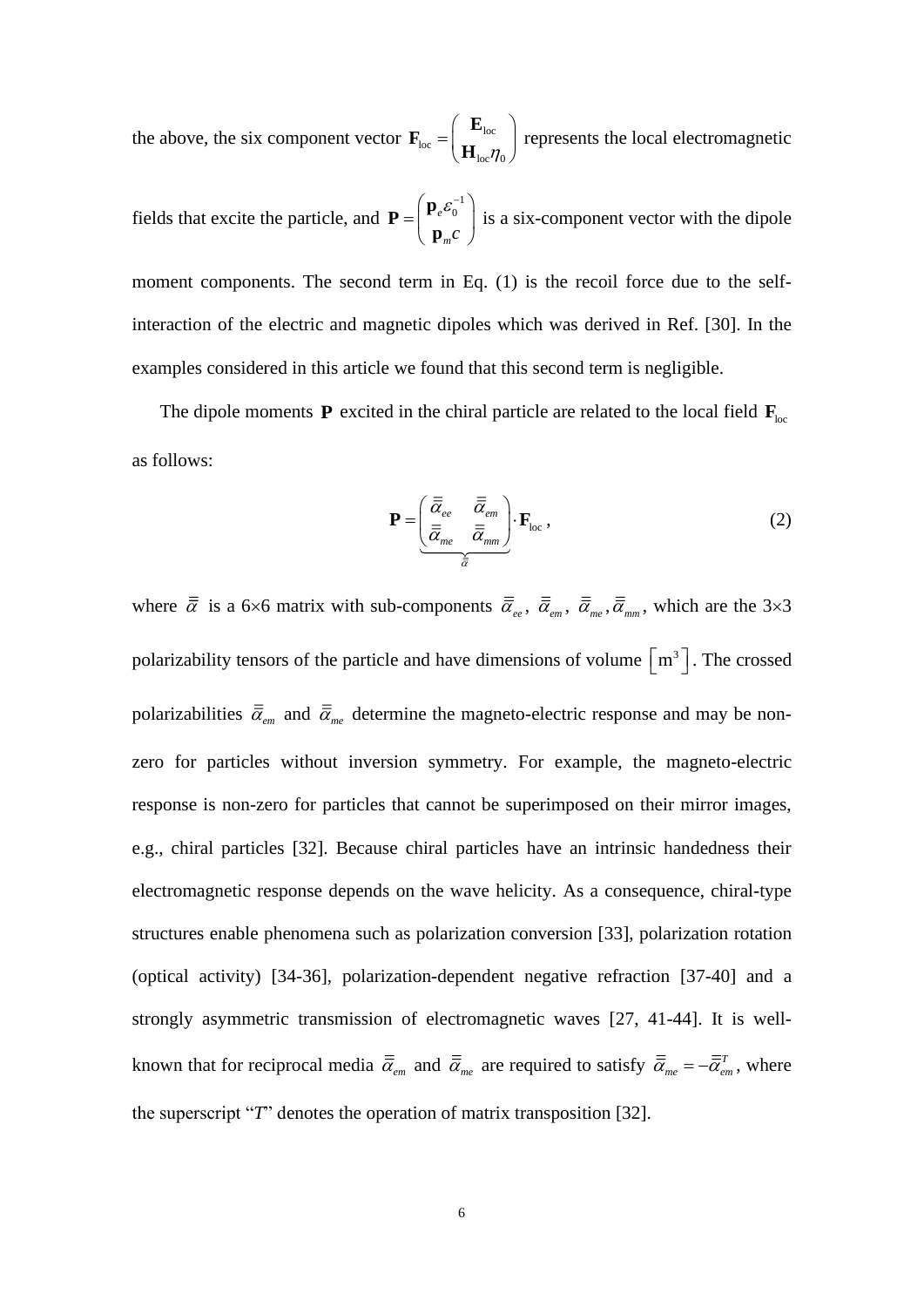The incident wave radiated by the light source is assumed to be a circularly polarized plane wave propagating along the  $+z$  direction, so that the incident field satisfies:

$$
\mathbf{F}_{\text{inc}}(\mathbf{r}) = \begin{pmatrix} \mathbf{E}_{\text{inc}}(\mathbf{r}) \\ \eta_0 \mathbf{H}_{\text{inc}}(\mathbf{r}) \end{pmatrix} = \begin{pmatrix} \mathbf{e}_{\pm} \\ -(\pm i)\mathbf{e}_{\pm} \end{pmatrix} E^{inc} e^{ik_0 z}, \qquad (3)
$$

where  $E^{inc}$  is the complex amplitude of the incident field,  $\mathbf{e}_{\pm} = (\hat{\mathbf{x}} \pm i\hat{\mathbf{y}})/\sqrt{2}$ , and  $k_0 = \omega/c$  is the free-space wave number. The subscript  $\pm$  determines the polarization state of the incident wave, so that it is either  $RCP$  (+) or  $LCP$  (-). Evidently, without the opaque mirror the local field is coincident with the incident field:  $\mathbf{F}_{\text{loc}} = \mathbf{F}_{\text{inc}}$ . However, in the presence of the mirror (at  $z = 0$ ) the local field must also include the total field scattered by the mirror, which can be conveniently decomposed as  $\mathbf{F}_{\text{scat}} = \mathbf{F}_{\text{ref}} + \mathbf{F}_{\text{s, dip}}$ , where  $\mathbf{F}_{\text{ref}}$  and  $\mathbf{F}_{\text{s,dip}}$  represent the waves generated upon reflection of the incident plane wave and of the field radiated by the point particle, respectively. Hence, we can write:

<span id="page-6-0"></span>
$$
\mathbf{F}_{\text{loc}} = \mathbf{F}_{\text{inc}} + \mathbf{F}_{\text{ref}} + \mathbf{F}_{\text{s,dip}}.
$$
 (4)

Without loss of generality, it is assumed that the mirror can be approximated by a perfect electric conductor (PEC). Therefore,  $\mathbf{F}_{ref}$  is given by:

$$
\mathbf{F}_{\rm ref}(\mathbf{r}) = \begin{pmatrix} \mathbf{E}_{\rm ref}(\mathbf{r}) \\ \eta_0 \mathbf{H}_{\rm ref}(\mathbf{r}) \end{pmatrix} = -\begin{pmatrix} \mathbf{e}_{\pm} \\ (\pm i) \mathbf{e}_{\pm} \end{pmatrix} E^{inc} e^{-ik_0 z}.
$$
 (5)

The calculation of the wave  $\mathbf{F}_{s, dip}$  is more elaborate, and is discussed in the next subsection.

#### *B. The field created by the point-particle*

The field created by the chiral particle is the superposition of the wave radiated by the particle in free-space  $(\mathbf{F}_{\text{dip}})$  and the corresponding wave scattered by the opaque mirror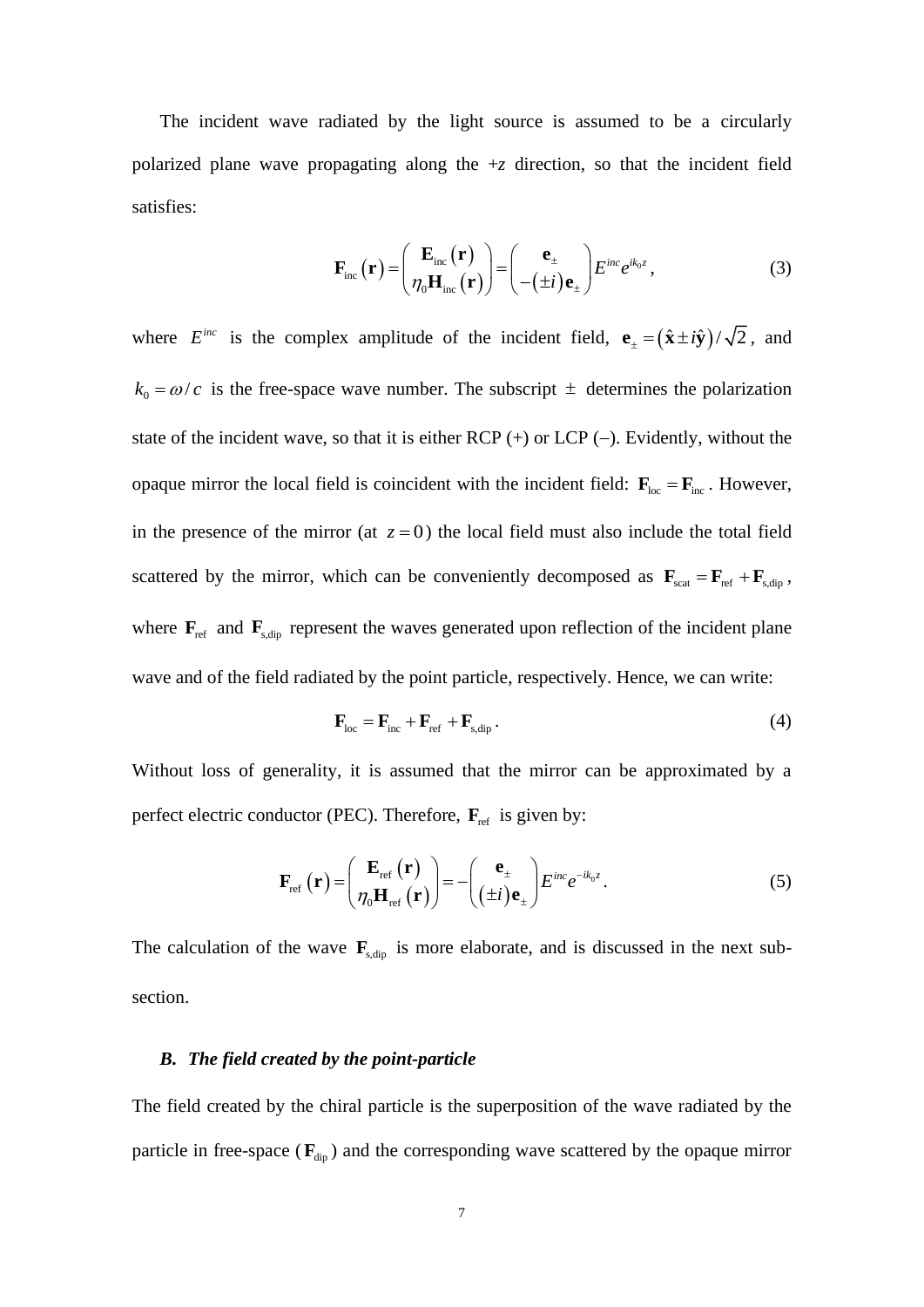$(\mathbf{F}_{s, dip})$ . The field  $\mathbf{F}_{dip} = \begin{bmatrix} \mathbf{L}_{dip} \\ \mathbf{L}_{p} \end{bmatrix}$  $^{\text{dip}}$   $\left(\,\eta_{0}\mathbf{H}_{\text{dip}}\right)$  $=\hspace{-1em}\begin{pmatrix}\mathbf{E}_{\text{dip}}\ \eta_{\text{0}}\mathbf{H}_{\text{dip}}\end{pmatrix}$ **E F**  $\mathbf{H}_{\text{L}}$  is the wave radiated by the electric and magnetic

dipole moments  $\mathbf{p}_e$  and  $\mathbf{p}_m$ , respectively, and satisfies the Maxwell equations:

<span id="page-7-0"></span>
$$
\nabla \times \mathbf{E}_{\text{dip}} = i\omega \mu_0 \mathbf{H}_{\text{dip}} - \mathbf{j}_m, \qquad (6a)
$$

$$
\nabla \times \mathbf{H}_{\text{dip}} = -i\omega \varepsilon_0 \mathbf{E}_{\text{dip}} + \mathbf{j}_e, \qquad (6b)
$$

where  $\mathbf{j}_{e}(\mathbf{r}) = -i\omega \mathbf{p}_{e} \delta(\mathbf{r} - \mathbf{r}_{0})$  is the electric current density associated with the electric dipole,  $\mathbf{j}_m(\mathbf{r}) = -i\omega \mathbf{p}_m \delta(\mathbf{r} - \mathbf{r}_0)$  is the magnetic current density associated with the magnetic dipole, and  $\mathbf{r}_0 = (x_0, y_0, z_0)$  is the position of the point-particle. Using the superposition principle, the field  $\mathbf{F}_{\text{dip}}$  can be written in terms of the free-space Green

function 
$$
\Phi(\mathbf{r}, \mathbf{r}_0) = \frac{e^{ik_0|\mathbf{r} - \mathbf{r}_0|}}{4\pi |\mathbf{r} - \mathbf{r}_0|}
$$
 as follows:  
\n
$$
\mathbf{F}_{\text{dip}}(\mathbf{r}, \mathbf{r}_0) = \begin{pmatrix} \mathbf{G}^{ee}(\mathbf{r}, \mathbf{r}_0) & \mathbf{G}^{em}(\mathbf{r}, \mathbf{r}_0) \\ \mathbf{G}^{me}(\mathbf{r}, \mathbf{r}_0) & \mathbf{G}^{mm}(\mathbf{r}, \mathbf{r}_0) \end{pmatrix} \cdot \mathbf{P},
$$
\n(7)

with

<span id="page-7-1"></span>
$$
\mathbf{G}^{ee}\left(\mathbf{r},\mathbf{r}_0\right) = \mathbf{G}^{mm}\left(\mathbf{r},\mathbf{r}_0\right) \equiv \left(\nabla\nabla + \mathbf{1}k_0^2\right)\Phi\left(\mathbf{r},\mathbf{r}_0\right),\tag{8a}
$$

$$
\mathbf{G}^{me}\left(\mathbf{r},\mathbf{r}_0\right) = -\mathbf{G}^{em}\left(\mathbf{r},\mathbf{r}_0\right) = -ik_0\nabla\Phi\left(\mathbf{r},\mathbf{r}_0\right) \times \mathbf{1},\tag{8b}
$$

where  $1$  is the  $3\times3$  identity dyadic.

The opaque mirror scatters the wave  $\mathbf{F}_{div}$  creating in the this manner a reflected wave  $\mathbf{F}_{s,dip}$ . It is well known that for a PEC mirror  $\mathbf{F}_{s,dip}$  can be calculated using the image method [\[45\]](#page-22-1). Specifically, the field  $\mathbf{F}_{s, dip}$  may be regarded as the field radiated in free-space by fictitious image dipoles  $\mathbf{p}'_e$ ,  $\mathbf{p}'_m$  placed at the image point  $\mathbf{r}'_0 = (x_0, y_0, -z_0)$ (Fig. [2\)](#page-8-0).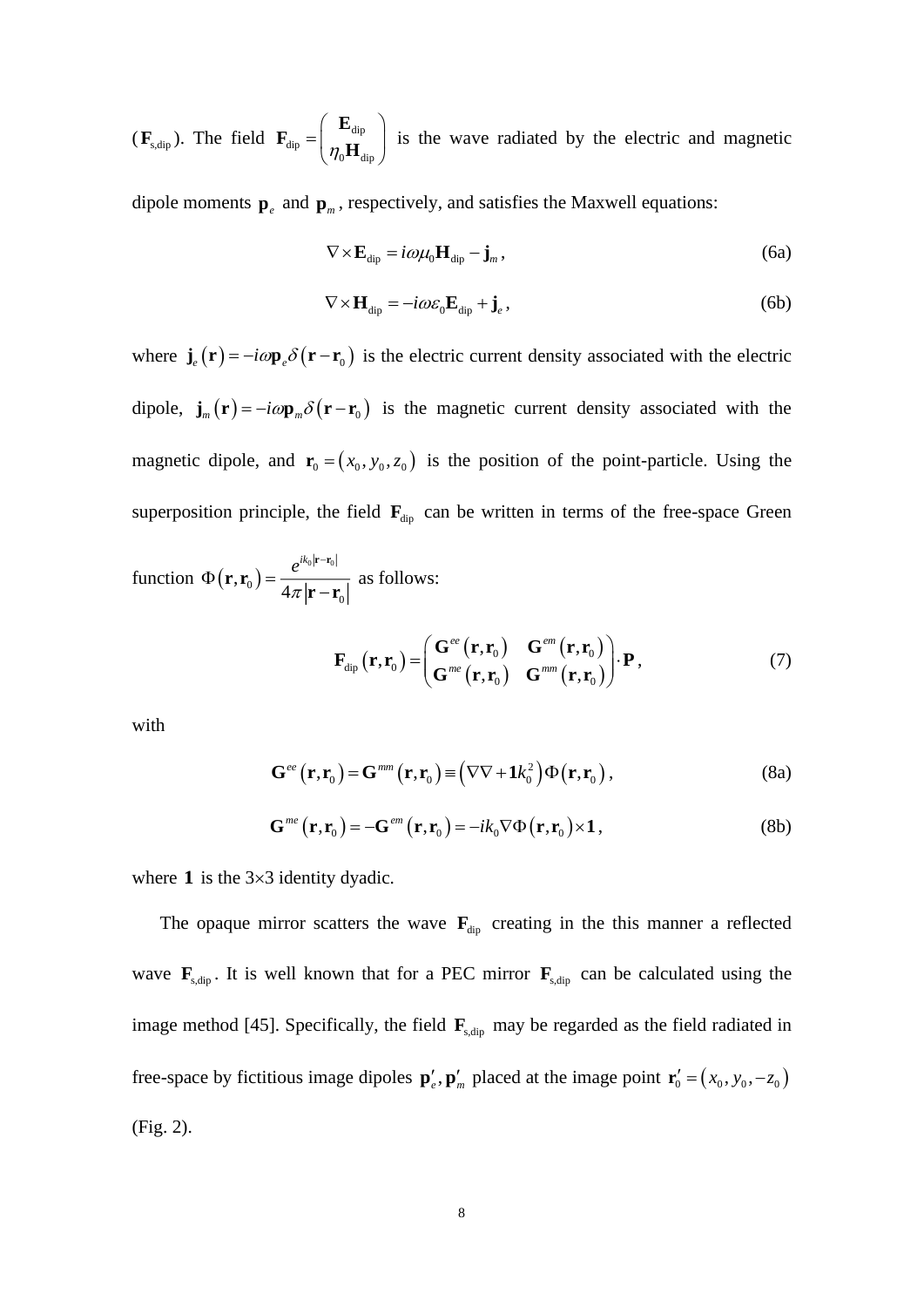

<span id="page-8-0"></span>Fig. 2 Electric and magnetic dipoles  $\mathbf{p}_e$ ,  $\mathbf{p}_m$  with coordinates  $\mathbf{r}_0 = (x_0, y_0, z_0)$  are at a distance  $l = -z_0$ from a metallic mirror  $(z = 0)$ . From the image method, the mirror may be replaced by fictitious image dipoles  $\mathbf{p}'_e$ ,  $\mathbf{p}'_m$  with coordinates  $\mathbf{r}'_0 = (x_0, y_0, -z_0)$  without affecting the electromagnetic field distribution.

For a PEC mirror the dipole moments of the fictitious image dipoles are related to the dipole moments of the point particle as [\[45\]](#page-22-1):

<span id="page-8-1"></span>
$$
\mathbf{P}' \equiv \begin{pmatrix} \mathbf{p}'_e \mathbf{\varepsilon}_0^{-1} \\ \mathbf{p}'_m c \end{pmatrix} = \begin{pmatrix} (-\mathbf{1}_t + \hat{\mathbf{z}}\hat{\mathbf{z}}) & \mathbf{0} \\ \mathbf{0} & (\mathbf{1}_t - \hat{\mathbf{z}}\hat{\mathbf{z}}) \end{pmatrix} \cdot \mathbf{P}
$$
(9)

where  $\mathbf{1}_t = \hat{\mathbf{x}} \hat{\mathbf{x}} + \hat{\mathbf{y}} \hat{\mathbf{y}}$ . Evidently, the field radiated by the image dipoles  $\mathbf{F}_{s, dip}$  can be obtained from Eq. [\(7\)](#page-7-1) by replacing  $P \rightarrow P'$  and  $r_0 \rightarrow r'_0$ , so that:

$$
\mathbf{F}_{s,\text{dip}}(\mathbf{r},\mathbf{r}'_0) = \begin{pmatrix} \mathbf{G}^{ee}(\mathbf{r},\mathbf{r}'_0) & \mathbf{G}^{em}(\mathbf{r},\mathbf{r}'_0) \\ \mathbf{G}^{me}(\mathbf{r},\mathbf{r}'_0) & \mathbf{G}^{mm}(\mathbf{r},\mathbf{r}'_0) \end{pmatrix} \cdot \mathbf{P}', \qquad (10)
$$

In particular, using Eq. [\(9\)](#page-8-1) it follows that  $\mathbf{F}_{s, dip}$  calculated at the position of the pointparticle can be written as:

<span id="page-8-2"></span>
$$
\mathbf{F}_{\text{s, dip}}\left(\mathbf{r}_{0}\right) = \mathbf{C}_{\text{int}}\left(\mathbf{r}_{0}, \mathbf{r}_{0}^{\prime}\right) \cdot \mathbf{P},\tag{11}
$$

where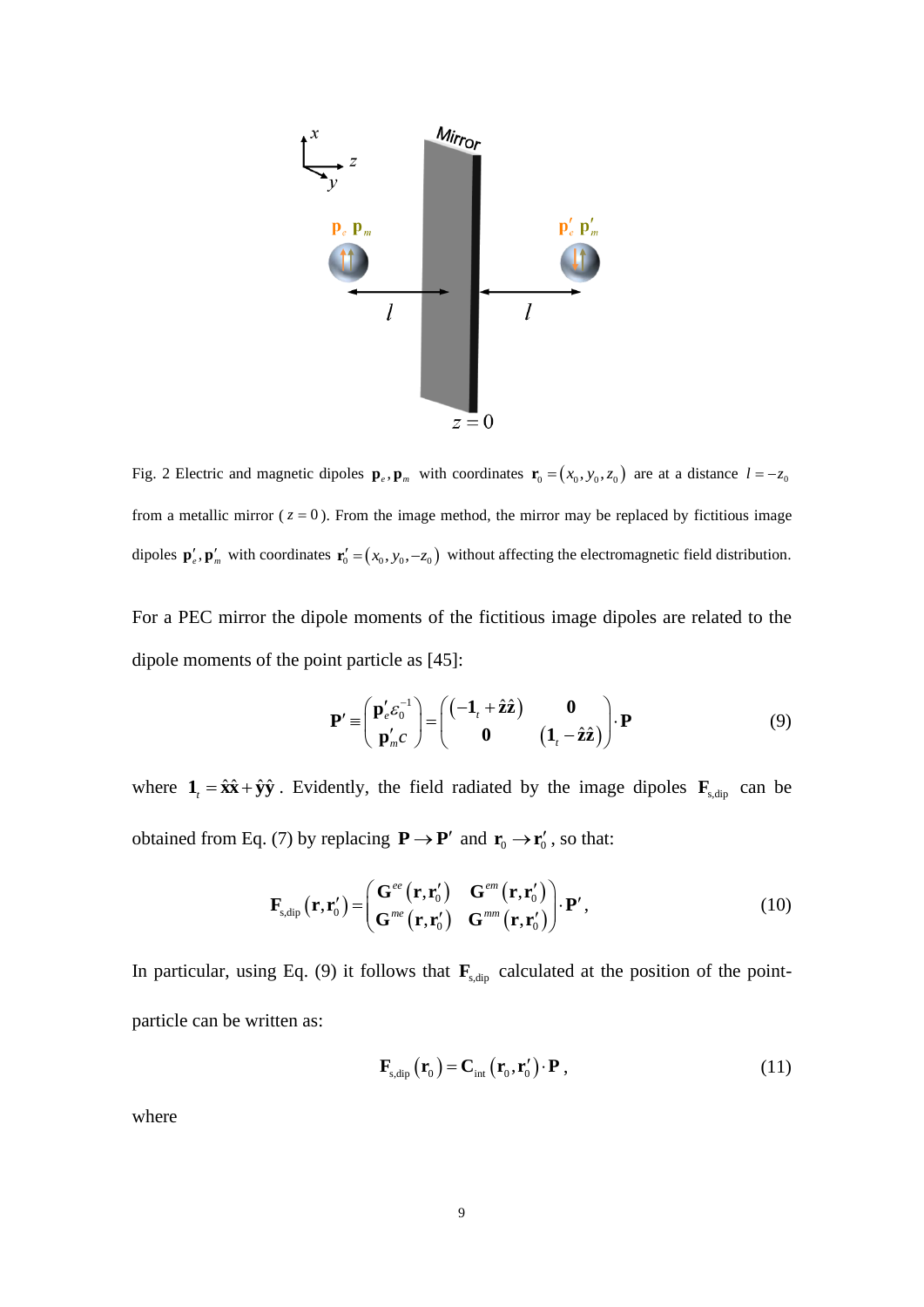$$
\mathbf{C}_{\text{int}}\left(\mathbf{r}_{0},\mathbf{r}_{0}^{\prime}\right) = \begin{pmatrix} \mathbf{G}^{ee}\left(\mathbf{r}_{0},\mathbf{r}_{0}^{\prime}\right) & \mathbf{G}^{em}\left(\mathbf{r}_{0},\mathbf{r}_{0}^{\prime}\right) \\ \mathbf{G}^{me}\left(\mathbf{r}_{0},\mathbf{r}_{0}^{\prime}\right) & \mathbf{G}^{mm}\left(\mathbf{r}_{0},\mathbf{r}_{0}^{\prime}\right) \end{pmatrix} \cdot \begin{pmatrix} \left(-\mathbf{1}_{t} + \hat{\mathbf{z}}\hat{\mathbf{z}}\right) & \mathbf{0} \\ \mathbf{0} & \left(\mathbf{1}_{t} - \hat{\mathbf{z}}\hat{\mathbf{z}}\right) \end{pmatrix},\tag{12}
$$

is by definition the interaction matrix.

#### *C. The dipole moments*

At this point, we are ready to determine the dipole moments induced by the incident wave on the point-particle. From Eqs. [\(4\)](#page-6-0) and [\(11\),](#page-8-2) one sees that the local field can be written as

<span id="page-9-0"></span>
$$
\mathbf{F}_{\text{loc}}\left(\mathbf{r}_{0}\right) = \mathbf{F}_{\text{inc}}\left(\mathbf{r}_{0}\right) + \mathbf{F}_{\text{ref}}\left(\mathbf{r}_{0}\right) + \mathbf{C}_{\text{int}}\left(\mathbf{r}_{0}, \mathbf{r}_{0}'\right) \cdot \mathbf{P}. \tag{13}
$$

Then, from the constitutive relation [\(2\)](#page-5-0) that determines the electromagnetic response of the dipole, it is found that:

$$
\mathbf{P} = \mathbf{M} \cdot (\mathbf{F}_{\text{inc}} + \mathbf{F}_{\text{ref}}), \quad \text{with} \quad \mathbf{M} = \left(\overline{\overline{\alpha}}^{-1} - \mathbf{C}_{\text{int}} \left(\mathbf{r}_{0}, \mathbf{r}_{0}^{\prime}\right)\right)^{-1}.
$$
 (14)

Hence, for a given position of the particle  $\mathbf{r}_0$  it is possible to compute the induced dipole moments using the above equation, and the optically induced force using Eqs. [\(1\)](#page-4-1) and [\(13\)](#page-9-0). In the absence of the mirror the force is obtained by setting  $\mathbf{F}_{ref} = 0$  and  $C_{\text{int}}(\mathbf{r}_{0}, \mathbf{r}'_{0}) = 0$ .

#### *D. Condition for the optical conveyor-belt operation*

When the dipole is sufficiently far away from the mirror, the contribution of the mirror dipoles to the local field is expected to be negligible, i.e.  $C_{int} \approx 0$ . In this situation the local field can be approximated by  $\mathbf{F}_{\text{loc}}(\mathbf{r}_0) \approx \mathbf{F}_{\text{inc}}(\mathbf{r}_0) + \mathbf{F}_{\text{ref}}(\mathbf{r}_0)$ , which gives:

$$
\mathbf{F}_{\text{loc}} \approx 2i E^{\text{inc}} \left( \frac{\sin(k_0 z_0) \mathbf{e}_{\pm}}{-\left(\pm \cos(k_0 z_0)\right) \mathbf{e}_{\pm}} \right). \tag{15}
$$

Using  $\mathbf{P} \approx \overline{\overline{\alpha}} \cdot \mathbf{F}_{loc}$  in Eq. [\(1\)](#page-4-1) and neglecting the self-interaction between the electric and magnetic dipoles it is found that the optical force can be approximated by: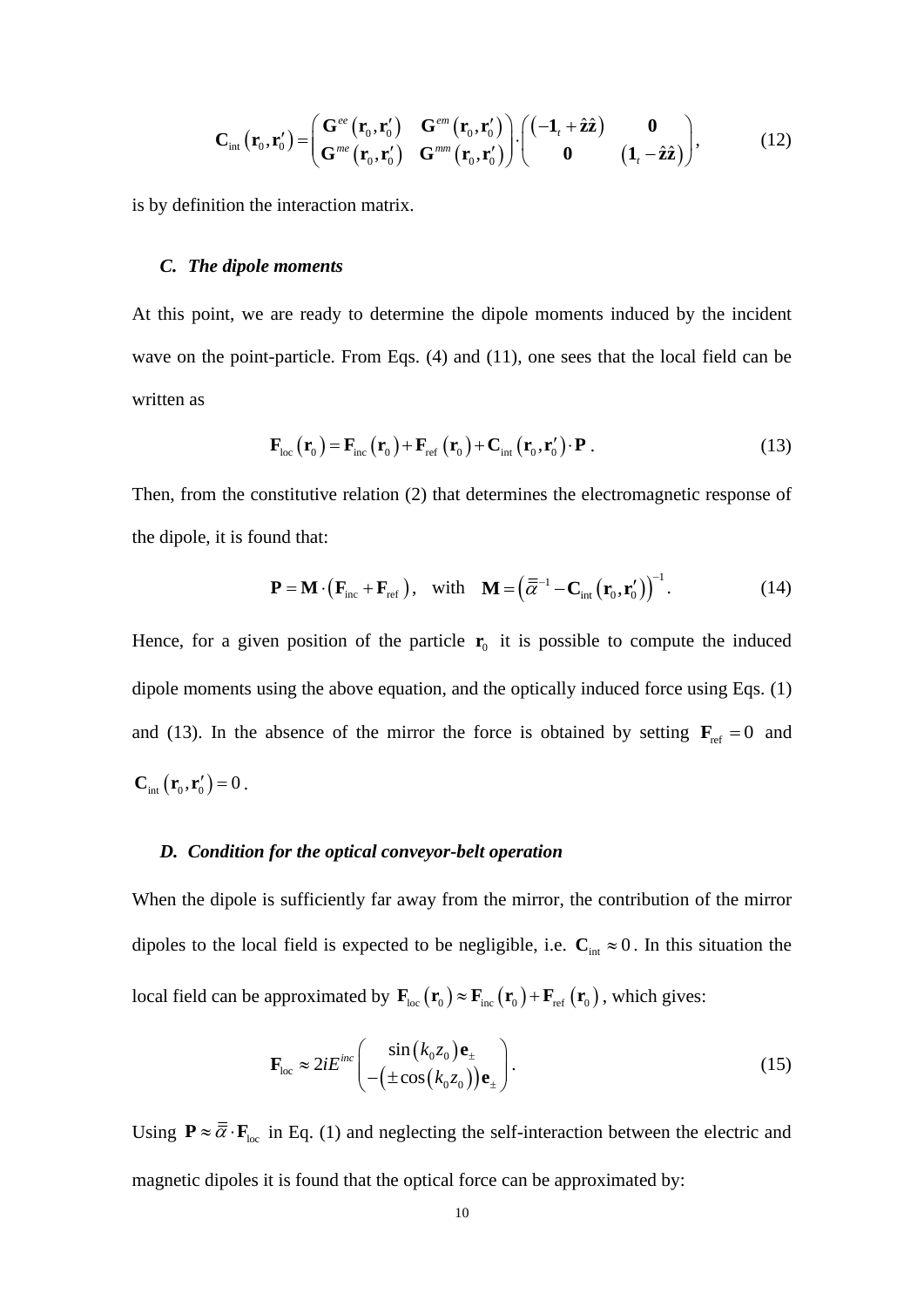$$
\mathcal{F}_z = 2k_0 \varepsilon_0 \left| E^{inc} \right|^2 \text{Re} \left\{ \left( \frac{\sin(k_0 z_0) \mathbf{e}_\pm}{-\left(\pm \cos(k_0 z_0)\right) \mathbf{e}_\pm} \right) \cdot \left( \frac{\overline{\overline{a}}_{ee}}{\overline{\overline{a}}_{me}} \frac{\overline{\overline{a}}_{em}}{\overline{\overline{a}}_{mm}} \right)^T \cdot \left( \frac{\cos(k_0 z_0) \mathbf{e}_\pm}{\left(\pm \sin(k_0 z_0)\right) \mathbf{e}_\pm} \right)^* \right\}
$$
(16)

Using the reciprocity constraints, it follows that for an isotropic chiral particle the force reduces to:

$$
\mathcal{F}_z = 2k_0 \varepsilon_0 \left| E^{inc} \right|^2 \text{Re} \left\{ \left( \frac{\sin(k_0 z_0)}{-\left(\pm \cos(k_0 z_0)\right)} \right) \cdot \left( \begin{array}{cc} \alpha_{ee} & -\alpha_{em} \\ +\alpha_{em} & \alpha_{mm} \end{array} \right) \cdot \left( \begin{array}{cc} \cos(k_0 z_0) \\ \left(\pm \sin(k_0 z_0)\right) \end{array} \right) \right\}, \quad (17)
$$

being the "+" sign ("−" sign) associated with an RCP (LCP) incident wave. Thus, after straightforward simplifications it is found that:

<span id="page-10-0"></span>
$$
\frac{\mathcal{F}_{z, LCP}}{2k_0 W_{\text{av}}^{\text{inc}}} = \text{Re}\left\{\alpha_{ee} - \alpha_{mm}\right\} \sin\left(2k_0 z_0\right) + 2\text{Re}\left\{\alpha_{em}\right\}.
$$
 (18a)

$$
\frac{\mathcal{F}_{z,RCP}}{2k_0 W_{av}^{inc}} = \text{Re}\left\{\alpha_{ee} - \alpha_{mm}\right\} \sin\left(2k_0 z_0\right) - 2\text{Re}\left\{\alpha_{em}\right\}.
$$
 (18b)

 $(k_0z_0)\mathbf{e}_{\pm}$ <br>  $\cos(k_0z_0)\mathbf{e}_{\pm}$ <br>  $\sin(k_0z_0)\mathbf{e}_{\pm}$ <br>  $\sin(k_0z_0)$ <br>  $(\pm \cos(k_0z_0)\mathbf{e}_{\pm})$ <br>
sociated with<br>
t is found tha<br>  $\pm = \text{Re}\{\alpha_{ee} - \alpha\mathbf{e}_{\pm} - \alpha\mathbf{e}_{\pm} - \alpha\mathbf{e}_{\pm} - \alpha\mathbf{e}_{\pm} - \alpha\mathbf{e}_{\pm} - \alpha\mathbf{e}_{\pm}$ <br>  $\pm \$ where  $W_{av}^{inc} = \frac{\varepsilon_0}{2} |E^{inc}|^2$  $\frac{1}{2}$  av  $W_{av}^{inc} = \frac{\varepsilon_0}{2} |E^{inc}|^2$  is the time-averaged energy density associated with the incoming wave. It is interesting to note that the difference between the optical forces associated with the two circular polarization states is always independent of the particle position  $\mathcal{F}_{z,RCP} - \mathcal{F}_{z,LCP} = 8k_0 W_{av}^{inc} \text{ Re} \{\alpha_{em}\}\.$  The derived formulas show that the optical force has two components. The first component ("gradient force") depends on the specific position  $(z_0)$  of the particle and is determined only by the *reactive* response of the particle. The second component ("scattering force") is completely independent of the particle position and depends only on the *absorption* emerging from the magnetoelectric coupling ( $\text{Re}\left\{\alpha_{em}\right\}$ ). Remarkably, in the presence of the mirror the scattering force is completely independent of the loss terms  $\text{Im}\left\{\alpha_{ee}\right\}$  and  $\text{Im}\left\{\alpha_{mm}\right\}$  because the radiation pressure due to these terms has a different sign for waves travelling along the *+z* and *–z* directions. It can be shown that without the mirror the optical force is given by  $\mathcal{F}_z = W_{av}^{inc} k_0 \left[ \text{Im} \left\{ \left( \alpha_{ee} + \alpha_{mm} \right) \right\} - \left( \pm 2 \right) \text{Re} \left\{ \alpha_{em} \right\} \right]$  $\mathcal{F}_z = W_{av}^{inc} k_0 \left[ \text{Im} \{ (\alpha_{ee} + \alpha_{mm}) \} - (\pm 2) \text{Re} \{ \alpha_{em} \} \right]$  for an incident wave travelling along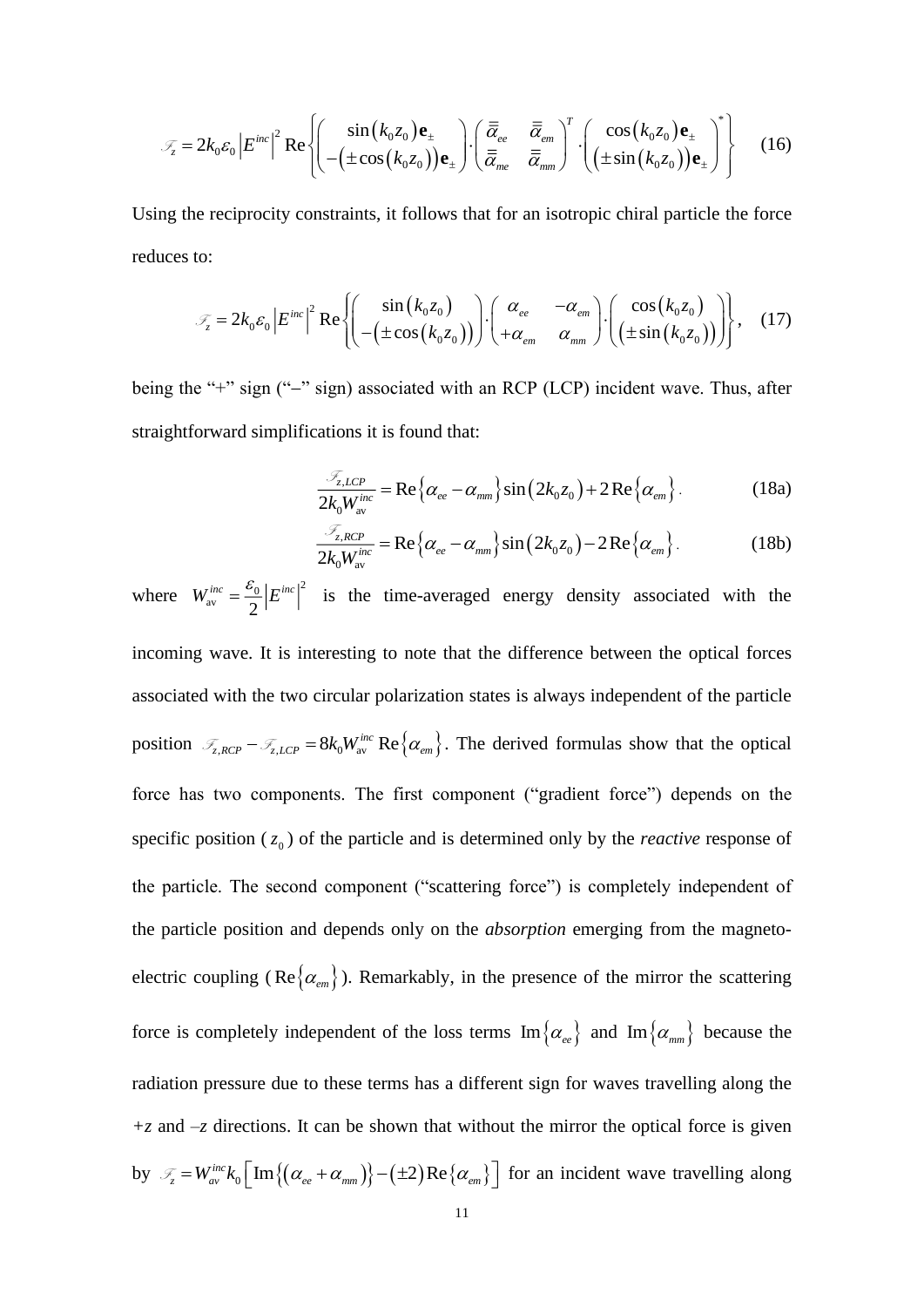the  $+z$  direction. As before, the  $+(-)$  sign is associated with the RCP (LCP) polarization state. For an incident wave travelling along the −*z* direction the force flips sign.

Importantly, Eq. [\(18\)](#page-10-0) unveils a quite interesting possibility: if the reactive response of the chiral particle is designed to be balanced, such that  $\text{Re}\left\{\alpha_{ee} - \alpha_{mm}\right\} = 0$ , then the optical force becomes independent of the particle position and has opposite signs for RCP and LCP incident waves. Remarkably, the absorption of electromagnetic radiation and the opaque mirror are essential to harness the sign of the optical force. A semitransparent mirror would create a less intense reflected wave and hence would lead to weaker negative optical forces. It should be mentioned that other authors have shown that balanced chiral particles standing in free-space (satisfying a set of conditions more restrictive than ours) can be transparent to an incident circularly polarized electromagnetic field [\[46,](#page-22-2) [47\]](#page-22-3).

The optical conveyor belt operation is possible even when the chiral particle is unbalanced (Re  $\{\alpha_{ee} - \alpha_{mm}\}\neq 0$ ). Indeed, it is easy to check that the signs of  $\mathcal{F}_{z, LCP}$  and  $\mathcal{F}_{z,RCP}$  are independent of  $z_0$  provided:

$$
\left| \text{Re}\left\{ \alpha_{ee} - \alpha_{mm} \right\} \right| < 2 \left| \text{Re}\left\{ \alpha_{em} \right\} \right| \tag{19}
$$

### <span id="page-11-0"></span>**III. Numerical Example**

Next, the theory of Sect. [II](#page-3-0) is applied to characterize the optical force acting on an artificially engineered (metamaterial) chiral particle. The cuboid metamaterial particle under analysis is formed by two conjugated-gammadions, as sketched in Fig. [3.](#page-12-0) Even though the particle is not isotropic, it is expected to behave effectively as an isotropic chiral particle when the incoming wave propagates along the *z-*direction.

In our design, the gammadions are made of silver and are embedded in polyimide. The polyimide and the gammadions are encapsulated between two layers of silicon, as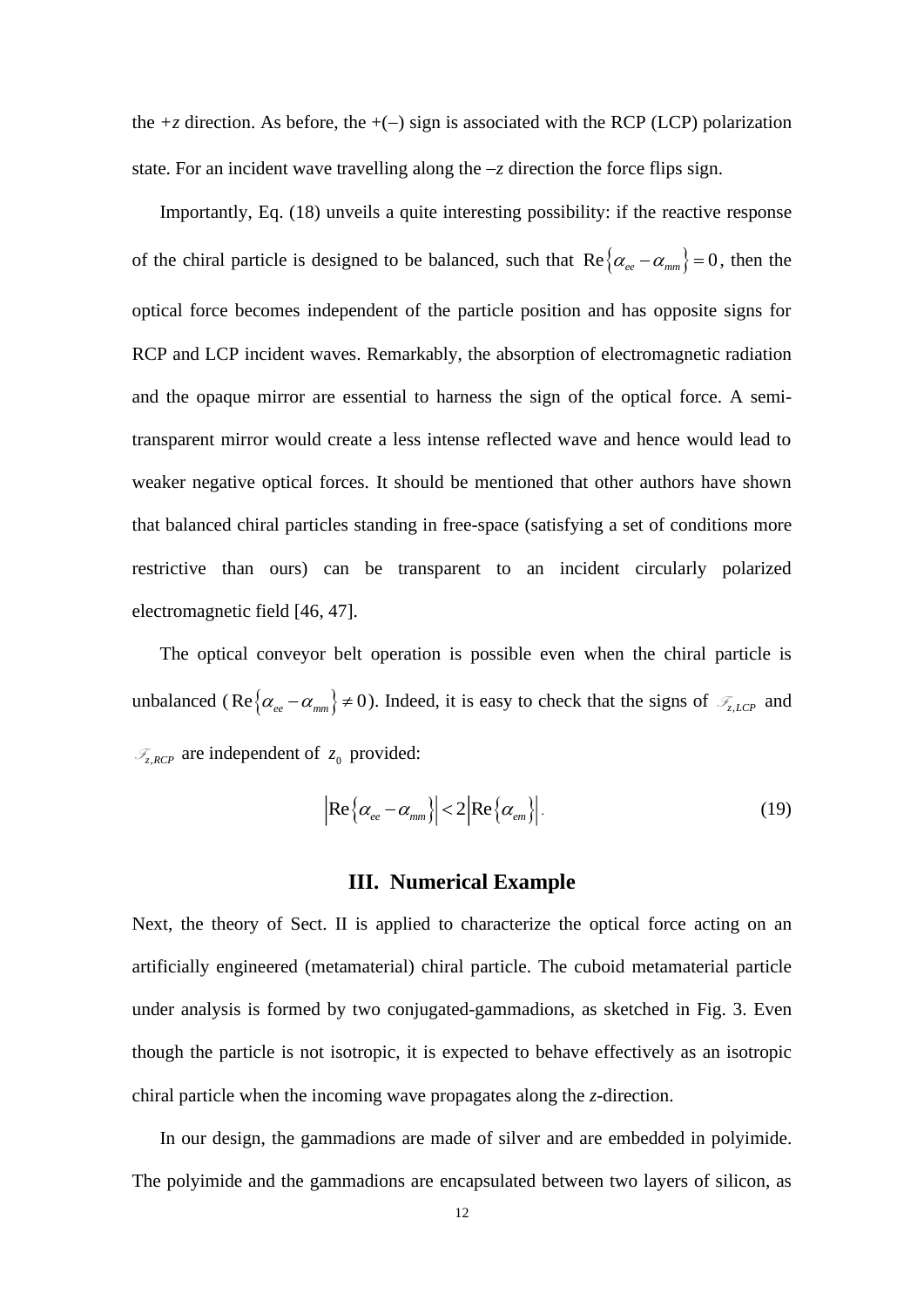shown in Fig. [3.](#page-12-0) Silver was modeled using the experimental data available in the literature [\[48\]](#page-22-4). The particle dimensions were optimized so that the magneto-electric response is boosted near  $\lambda_0 = 1.55 \,\mu\text{m}$ , where high power solid-state lasers are available. For this wavelength the dimensions of the chiral particle,  $a_x = a_y = a = 202.4$  nm and  $a_z = 189.6$  nm, are deeply subwavelength so that the dipole approximation is justified.



<span id="page-12-0"></span>Fig. 3 **(a)** Geometry of the metamaterial particle. The length of the central arm of the gammadions is  $l = 151.8$  nm and the width is  $w = 12.2$  nm. **(b)** Side view of the particle: the gammadions are made of silver with thickness  $d_m = 25 \text{ nm}$  and are separated by a distance  $d_g = 11.6 \text{ nm}$ . The conjugated gammadions are embedded in a polyimide slab with thickness  $l_h = 88.4$  and permittivity  $\varepsilon_h$  = 6.25(1+*i*0.03) $\varepsilon_0$  [\[35\]](#page-21-14). The polyimide slab is encapsulated between two layers of silicon, with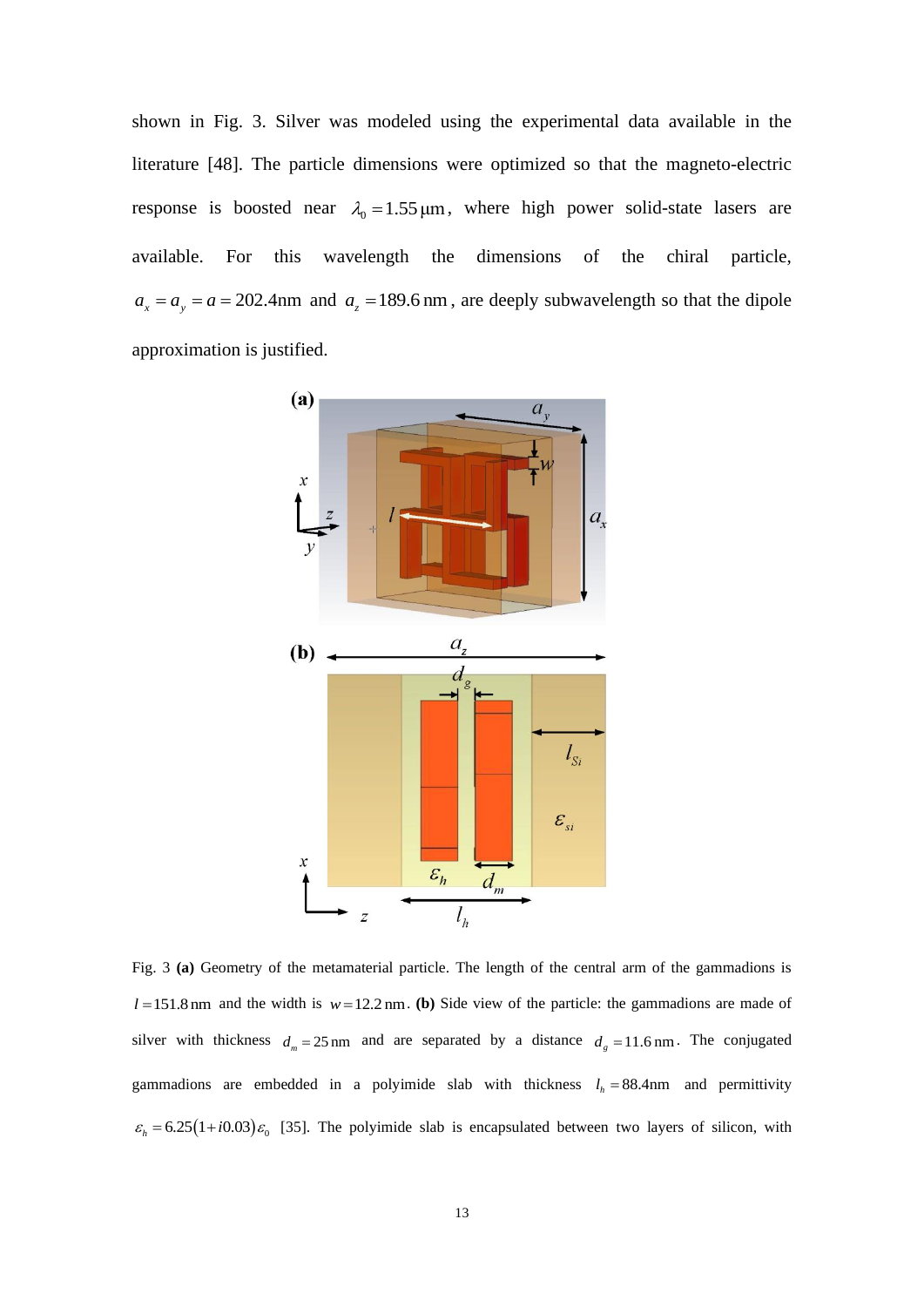permittivity  $\varepsilon_{si} = 11.9(1+i0.004)\varepsilon_0$  and thickness  $l_{si} = 50.6$  nm. The total thickness of the cuboid along the *z*-direction is  $a_z = 189.6$  nm, and along the *x*- and *y*-directions is  $a_x = a_y = a = 202.4$  nm.

The polarizability matrix of the conjugated gammadions cuboid was calculated using the approach described in Ref. [\[49\]](#page-22-5). The basic idea is to excite the cuboid with a set of linearly polarized incident plane of waves and analyze the scattered far-field.



<span id="page-13-0"></span>Fig. 4 Real and imaginary parts of the polarizabilities  $\alpha_{ee}$  (blue– dark gray curves),  $\alpha_{em}$  (black curves), and  $\alpha_{mn}$  (green – light gray curve) of the chiral particle as a function of the wavelength.

Specifically, the chiral cuboid is illuminated by plane waves with the electric field oriented either along the *x*-direction ( $\mathbf{E}^{inc} = E_0 \hat{\mathbf{x}}$ ) or along the *y*-direction ( $\mathbf{E}^{inc} = E_0 \hat{\mathbf{y}}$ ), and that propagate either along the +*z*-direction or along the −*z*-direction, corresponding to a total of four different scattering problems. For each scattering problem, we determine the scattered far-field along the *z*-directions, and finally the particle polarizabilities are written in terms of these scattered fields [\[49\]](#page-22-5). The scattered far-fields were obtained using the commercial full wave electromagnetic simulator CST Microwave Studio [\[51\]](#page-22-6). The numerically calculated polarizabilities of the chiral cuboid are represented in Fig. [4.](#page-13-0) The computed polarizabilities correspond to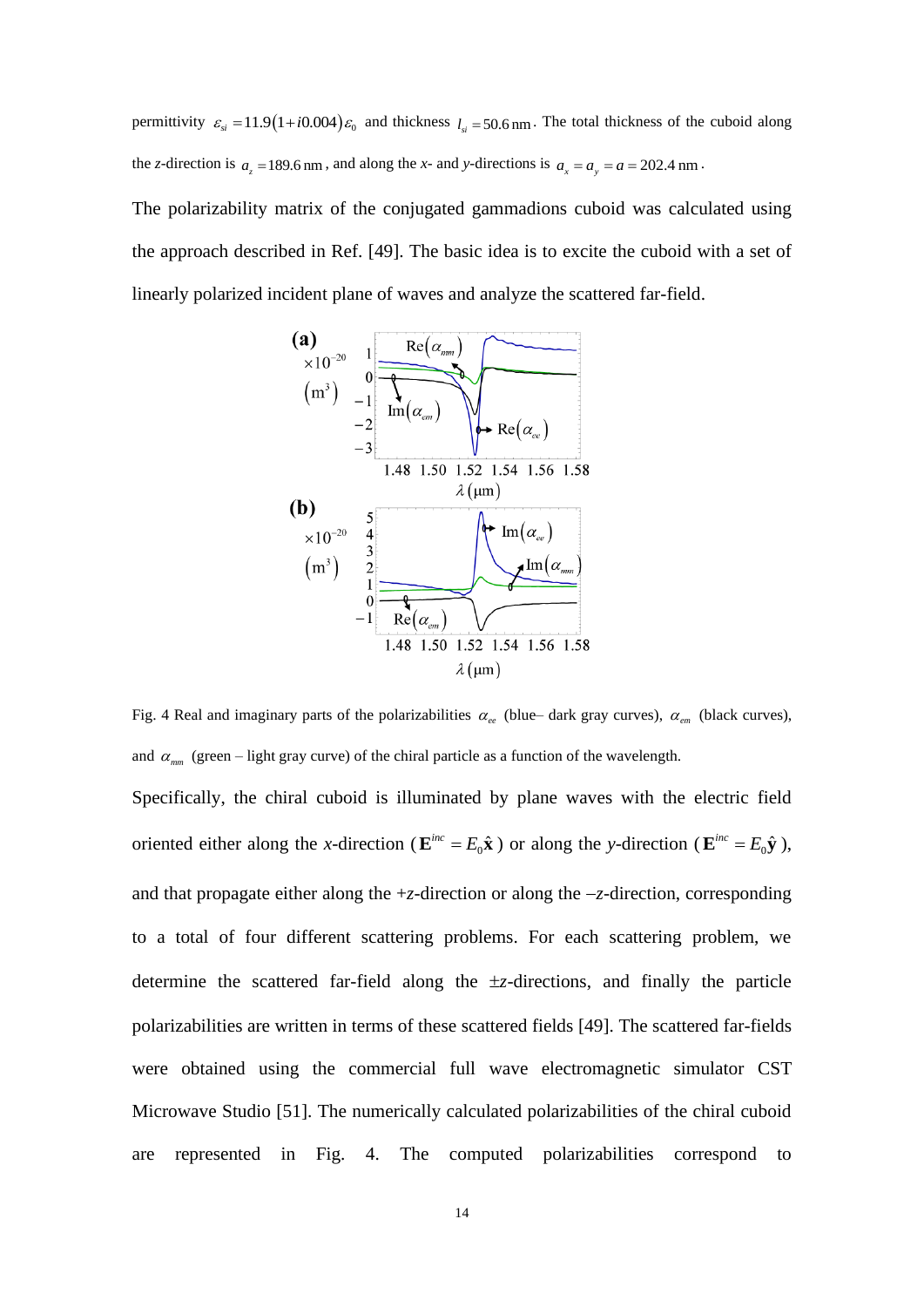$\alpha_{ij} = \hat{\mathbf{x}} \cdot \alpha_{ij} \cdot \hat{\mathbf{x}} = \hat{\mathbf{y}} \cdot \alpha_{ij} \cdot \hat{\mathbf{y}}$  with  $i, j = e, m$ . The polarizabilities of the chiral particle are resonant near  $\lambda_0 = 1.53 \,\mu\text{m}$  and the electric resonance ( $\alpha_{ee}$ ) dominates. Crucially, the magneto-electric response is non-zero and  $\alpha_{em} = -\alpha_{me}$  is the second strongest polarizability. In particular,  $\text{Re}\left\{\alpha_{em}\right\}$  (related to the material loss) is peaked near  $\lambda_0 = 1.53 \,\mu\text{m}$  suggesting a strong discrimination between the optical forces induced by RCP and LCP incident waves  $(\mathcal{F}_{z,RCP} - \mathcal{F}_{z,LCP} \approx 8k_0W_{av}^{inc} \text{ Re }\{\alpha_{em}\})$ . To highlight the strongly asymmetric response of the chiral particle under LCP and RCP plane wave incidence, we calculated the spatial distribution of the electric field at the resonance (Fig. [5\)](#page-14-0).



<span id="page-14-0"></span>

As seen in Fig. [5,](#page-14-0) when the incident wave is LCP the incident field interacts weakly with the cuboid particle, whereas for an RCP excitation there is a resonant interaction leading to a strong absorption of light by the metamaterial particle. This confirms that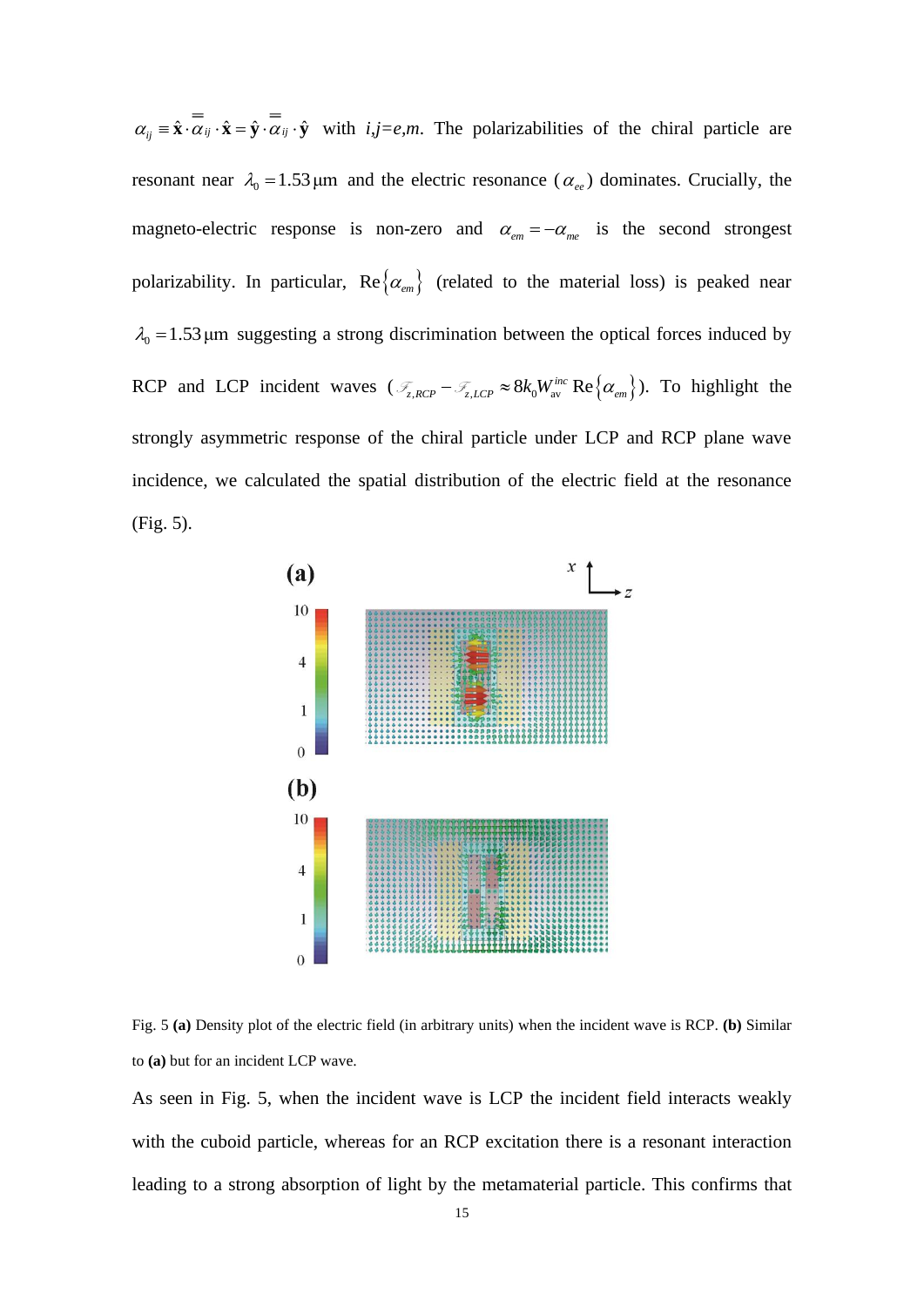the conjugated-gammadion particle interacts, indeed, very differently with RCP and LCP waves.

Using the formalism of Sect. II we calculated the optical force acting on the cuboid chiral particle when it stands alone in free space. We use the approximation that the electromagnetic response is isotropic, which as previously mentioned is expected to be very satisfactory because the *x-* and *y-* components of the fields are dominant. Figure [6](#page-15-0) shows the normalized optical force ( $\mathcal{F}_z/a^2$ av *inc*  $\mathcal{F}_z/a^2W_{av}^{inc}$  ) exerted by RCP and LCP downstream excitations as a function of the particle position for  $\lambda_0 = 1.53 \mu m$ . Note that by symmetry the lateral force must vanish and hence the only non-trivial component of the force is directed along *z*.



<span id="page-15-0"></span>Fig. 6 Normalized optical force  $\mathcal{F}_z/a^2W_{av}^{inc}$  as a function of the particle position when the chiral particle stands alone in free space at  $\lambda_0 = 1.53 \mu m$ . Blue curves: LCP incident light; Green curves: RCP incident light.

The results depicted in Fig. [6](#page-15-0) confirm that the chiral response induces asymmetric optomechanical interactions. In the present scenario, the optical force is constant and positive, so that the particle is always pushed towards the downstream direction. Moreover, the optical force is about 2.5 times larger for RCP light because of the stronger light absorption for this polarization.

As outlined in Sect. II, one can take advantage of the peculiar electromagnetic response of the chiral cuboid to realize a passive optical conveyor belt. This is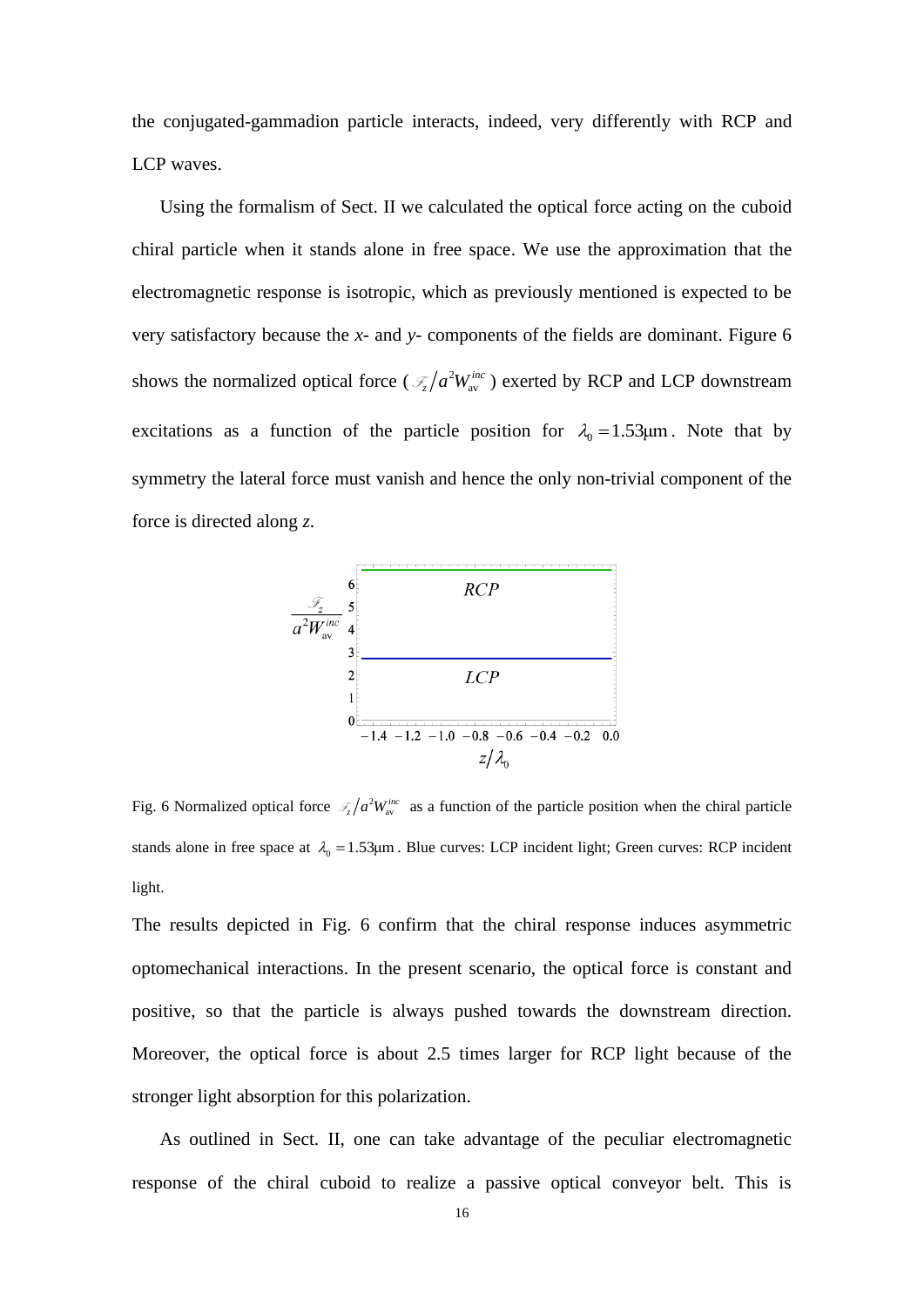illustrated in Fig. [7a](#page-17-0), which represents the optical force calculated when the particle is placed in front of the opaque mirror. As seen, in agreement with the general findings of Sect. II.D, because the response of the chiral cuboid is unbalanced (Re  $\{\alpha_{ee} - \alpha_{mm}\} \neq 0$ ) the force varies with the particle position. We only show the force up to a distance equal to  $l = a_z$  because the particle has a certain thickness ( $a_z \approx 0.124 \lambda_0$ ) and the dipolar model is meaningless for shorter distances. Indeed, for shorter distances the effect of higher order multipoles needs to be taken into account, and a more sophisticated calculation method is required. In the range  $l > a_{z}$ , we find that the results obtained with Eqs. [\(18\)](#page-10-0) (dashed curves in Fig. [7a](#page-17-0)) follow very closely the value of the force calculated with the exact formula (solid lines). In our calculations it is assumed that the orientation of the particle with respect to the incoming wave is fixed. In general, the macroscopic optical anisotropy or even the Brownian dynamics may influence the stability of the particle orientation. This issue can be avoided with the proper engineering of the chiral particle, for example by considering a truly isotropic (omnidirectional) chiral design [\[28,](#page-21-3) [50\]](#page-22-7).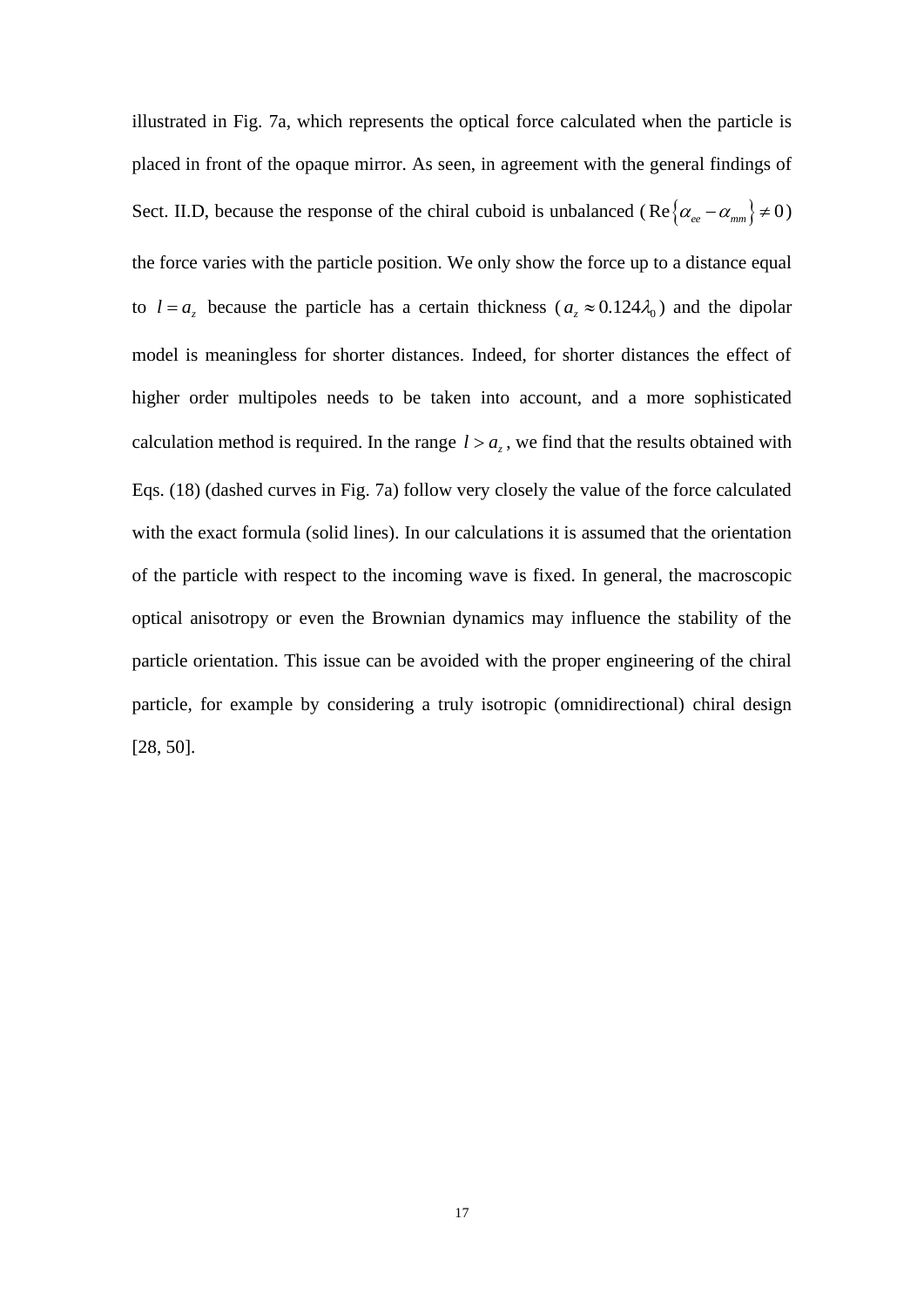

<span id="page-17-0"></span>Fig. 7 (a)  $\mathcal{F}_z$  as a function of the distance l to the mirror at  $\lambda_0 = 1.53 \mu m$  for LCP incident light (blue curves) and RCP downstream light (green curves) calculated with the exact formalism (solid curves) and neglecting the contribution from the image dipoles (dashed curves). **(b)** Potential (in arbitrary units) as a function of the distance *l* . **(c)** and **(d)** Similar to **(a)** and **(b)** respectively, but for a dielectric (polyimide) sphere with radius  $r = a_z$ .

Importantly, the sign of the optical force for a fixed helicity of the incoming wave is always the same. Indeed, it can be checked that the polarizabilities of the chiral particle satisfy the constraint [\(19\).](#page-11-0) In particular, for RCP incidence the optical force is always positive so that the particle is steadily pushed towards the mirror, whereas for LCP incidence the force is repulsive so that the particle is steadily pulled towards the light source. Thus, the proposed configuration allows for an optical conveyor belt operation without optical traps. In agreement with this property, the potential energy  $V = -\int \mathcal{I} z dz$ varies monotonically with the distance to the mirror for both polarizations (Fig. [7b](#page-17-0)). Thus, by controlling the intensity and polarization of the incident wave it may be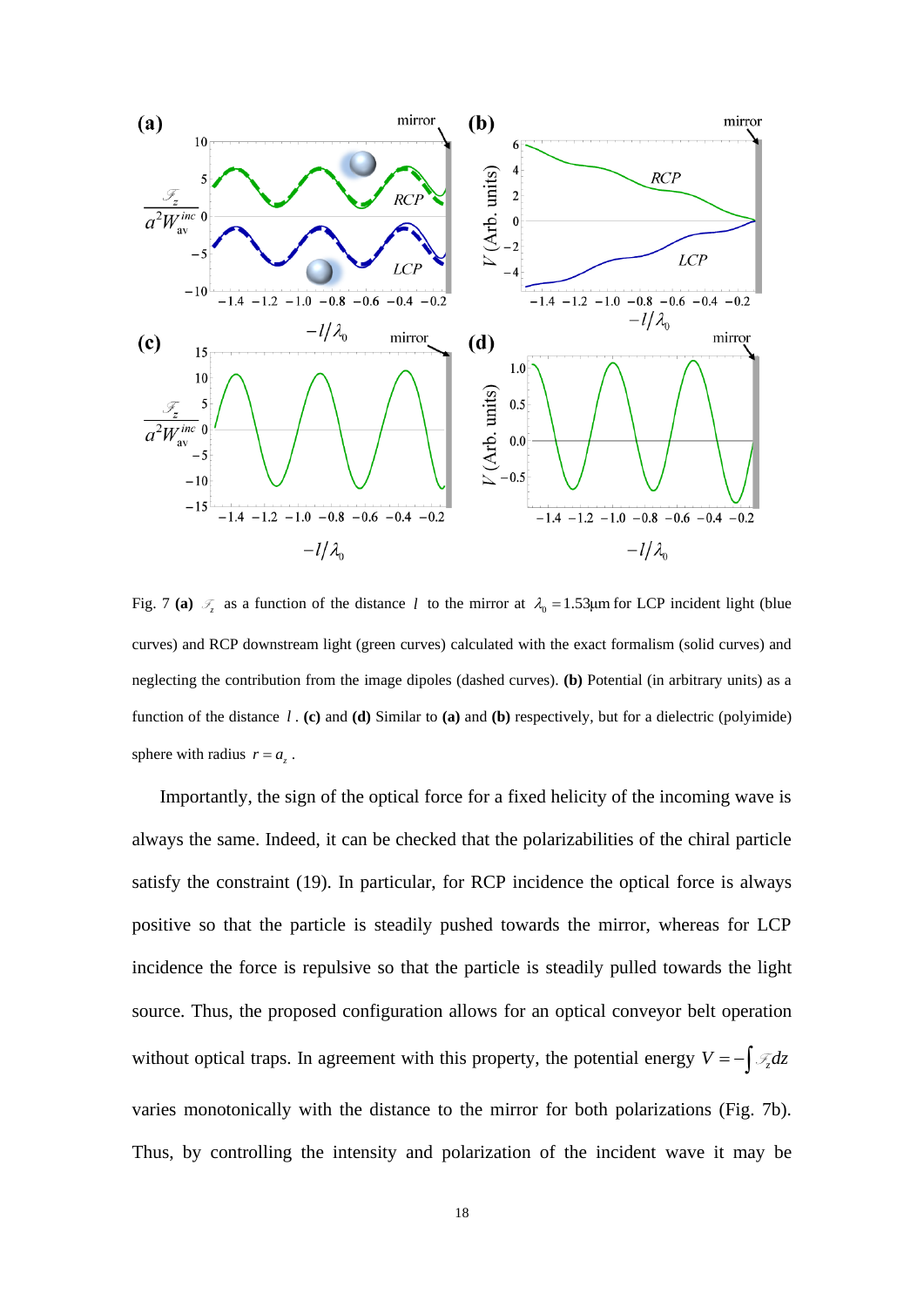possible to judiciously control the position of the particle. High-power lasers under continuous wave operation may generate a light intensity  $S^{inc} \approx 20 \text{ GW/m}^2$  [\[52\]](#page-22-8) at  $\lambda_0 = 1.55 \,\mu\text{m}$ , and hence the peak optical force can be on the order  $\mathcal{F}_z \approx 15 \,\text{pN}$ , which has a magnitude estimated to be about  $5.6 \times 10^4$  times larger than the gravity force acting on the chiral cuboid. The optical force usually obtained with optical tweezers spans from subpiconewtons to 100 pN [\[7\]](#page-20-4).

To highlight the unique optical manipulations enabled by chiral particles, we contrast the response of the gammadion particle with that of an electrically small dielectric sphere. We consider a sphere with radius  $r = a_z$  made of polyimide. The electromagnetic response of a small dielectric sphere is completely characterized by the electric polarizability  $\alpha_e = 1/(\alpha_0^{-1} - i k_0^3 / 6\pi)$ , being  $\alpha_0 = 4\pi r^3$  $\mathbf{0}$  $4\pi r^3 \frac{\varepsilon_h - 1}{2}$ 2 *h h*  $\alpha_0 = 4\pi r^3 \frac{\varepsilon}{\varepsilon}$  $=4\pi r^3\frac{\mathcal{E}_h}{\mathcal{E}_h}$ + the quasi-static

polarizability given by the Clausius-Mossotti relation [\[45,](#page-22-1) [53\]](#page-22-9). The calculated optical force acting on the dielectric sphere at  $\lambda_0 = 1.53 \mu m$  is depicted in Fig. [7c](#page-17-0)). The results reveal that the sign of the force depends on the distance of the nanoparticle with respect to the mirror, which is markedly different from the optical conveyor belt regime. This behavior can also be understood from Eq. [\(18\)](#page-10-0). Indeed, in the absence of a magnetoelectric response, the optical force is the same for both polarizations and has a sinusoidal-type spatial variation of the form  $sin(2k_0z_0)$ . Importantly, the co-existence of repulsive and attraction regions leads to the formation of potential wells wherein the dielectric sphere can be trapped. This feature is demonstrated in Fig. [7d](#page-17-0)) where we show the potential energy as a function of the distance to the mirror. This regime is analogous to the standard optical traps [\[54\]](#page-22-10) wherein particles can be trapped in the locations wherein the optical field has an intensity maximum.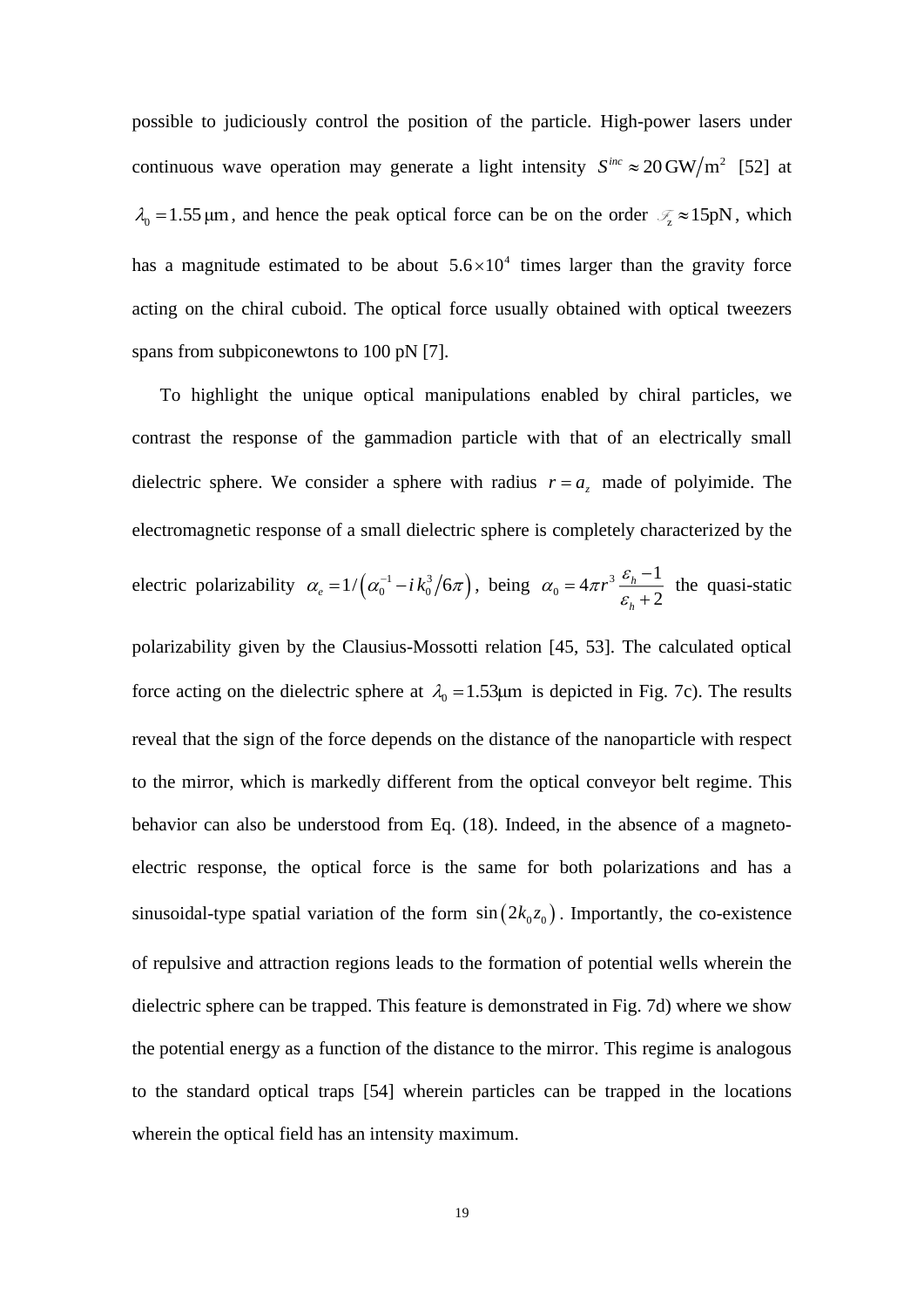# **IV. Conclusion**

We theoretically proposed a different approach to transport tailored metamaterial nanoparticles using a single beam optical conveyor belt. It was demonstrated that by controlling the helicity of the incoming wave it is possible to switch between persistent attractive or repulsive optical forces, with signs independent of the particle position. In the ideal case the nanoparticle should be balanced, such that the real parts of the electric and magnetic polarizabilities are identical. In such a situation the gradient force vanishes and the intensity and the sign of the optical force are independent of the particle position with respect to the mirror. We derived a simple condition that ensures a passive optical conveyor belt operation for unbalanced particles [Eq. [\(19\)\]](#page-11-0). The theory was numerically illustrated by considering a tailored metamaterial cuboid formed by two conjugated gammadions. Even though our design is not optimized and the particle response is not balanced, the simulations indicate that there is a strong discrimination between the optical forces acting on the metamaterial particle for incoming waves with different helicities. Remarkably, for realistic values of the incoming light intensity the peak optical force exceeds the gravity force by about four orders of magnitude in the regime where the force is negative. Hence, we believe that an experimental verification of our proposal may be within reach.

#### **Acknowledgements**

This work was partially funded by Fundação para Ciência e a Tecnologia under project PTDC/EEI-TEL/4543/2014.

### **References**

<span id="page-19-0"></span>[1] A. Ashkin, Acceleration and Trapping of Particles by Radiation Pressure*, Phys. Rev. Lett.* **24**, 156 (1970).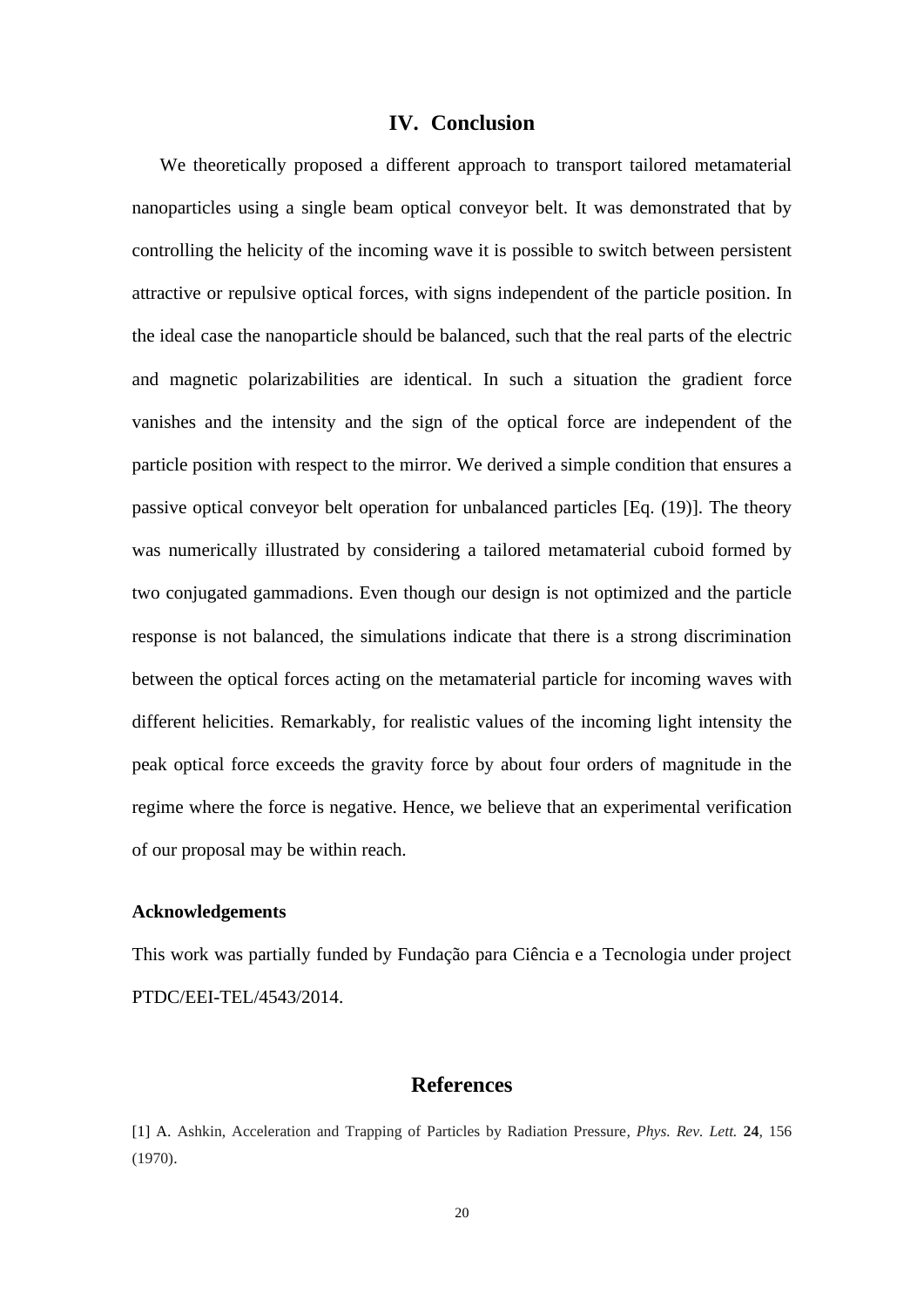[2] A. Ashkin, Atomic-Beam Deflection by Resonance-Radiation Pressure, *Phys. Rev. Lett.* **25,** 1321 (1970).

<span id="page-20-0"></span>[3] S. Chu, Nobel Lecture: The manipulation of neutral particles, *Rev. Mod. Phys.* **70**, 685 (1998).

<span id="page-20-1"></span>[4] W. D. Phillips, Nobel lecture: laser cooling and trapping of neutral atoms., *Rev. Mod. Phys.* **70**, 721 (1998)

<span id="page-20-2"></span>[5] M. M Wang, E. Tu, D. E Raymond, J. M. Yang, H. Zhang, N. Hagen, B. Dees, E. M Mercer, A. H Forster, I. Kariv, P. J Marchand, and W. F Butler, Microfluidic sorting of mammalian cells by optical force switching, Nat. Biotechnol. 23, 83 (2005).

<span id="page-20-3"></span>[6] A. Ashkin, J. M. Dziedzic, J. E. Bjorkholm, and S. Chu, Observation of a single-beam gradient force optical trap for dielectric particles, *Opt. Lett.* **11**, 288 (1986).

<span id="page-20-4"></span>[7] O. M. Maragò, P. H. Jones, P. G. Gucciardi, G. Volpe, and A. C. Ferrari, Optical trapping and manipulation of nanostructures, *Nat. Nanotechnol.* **8**, 807 (2013).

<span id="page-20-5"></span>[8] K. Dholakia, and T. Čižmár, Shaping the future of manipulation, *Nat. Photon*. **5**, 335 (2011).

<span id="page-20-6"></span>[9] S.-H. Lee, Y. Roichman, and D. G. Grier, Optical solenoid beams, *Opt. Expr.* **18**, 6988 (2010).

[10] S. Sukhov, and A. Dogariu, On the concept of "tractor beams"*, Opt. Lett.* **35**, 3847 (2010).

[11] A. Salandrino, and D. N. Christodoulides, Reverse optical forces in negative index dielectric waveguide arrays, *Opt. Lett.* **36**, 3103 (2011).

<span id="page-20-8"></span>[12] J. Chen, J. Ng, Z. Lin, and C. T. Chan, Optical pulling force*, Nat. Phot.* **5**, 531 (2011).

[13] A. Novitsky, C.-W. Qiu, and H. Wang, Single Gradientless Light Beam Drags Particles as Tractor Beams, *Phys. Rev. Lett.* **107**, 203601 (2011).

[14] S. Sukhov, and A. Dogariu, Negative Nonconservative Forces: Optical "Tractor Beams" for Arbitrary Objects, *Phys. Rev. Lett.* **107**, 203602 (2011).

<span id="page-20-7"></span>[15] A. Novitsky, C.-W. Qiu, and A. Lavrinenko, Material-Independent and Size-Independent Tractor Beams for Dipole Objects, *Phys. Rev. Lett.* **109**, 023902 (2012).

<span id="page-20-9"></span>[16] T. Čižmár, V. Garcés-Chávez, K. Dhokalia, and P. Zemánek, Optical conveyor belt for delivery of submicron objects, *Appl. Phys. Lett.* **86**, 174101 (2005).

[17] T. Čižmár, V. Kollárová, Z. Bouchal, and P. Zemánek, Sub-micron particle organization by selfimaging of non-diffracting beams, *New. J. Phys.* **8**, 43 (2006).

<span id="page-20-10"></span>[18] D. B. Ruffner, and D. G. Grier, Optical Conveyors: A Class of Active Tractor Beams, *Phys. Rev. Lett.* **109**, 163903 (2012).

[19] O. Brzobohatý, V. Karásek, M. Šiler, L. Chvátal, T. Čižmár, and P. Zemánek, Experimental demonstration of optical transport, sorting and self-arrangement using a 'tractor beam', *Nat. Phot.* **7**, 123 (2013).

[20] V. Kajorndejnukul, W. Ding, S. Sukhov, C.-W. Qiu, and A. Dogariu, Linear momentum increase and negative optical forces at dielectric interface, *Nat. Phot.* **7**, 787 (2013).

[21] C. E. M. Démoré, P. M. Dahl, Z. Yang, P. Glynne-Jones, A. Melzer, S. Cochran, M. P. MacDonald, and G. C. Spalding, Acoustic Tractor Beam, *Phys. Rev. Lett.* **112**, 174302 (2014).

[22] A. Mizrahi, and Y. Fainman, Negative radiation pressure on gain medium structures, *Opt. Lett.* **35**, 3405 (2010).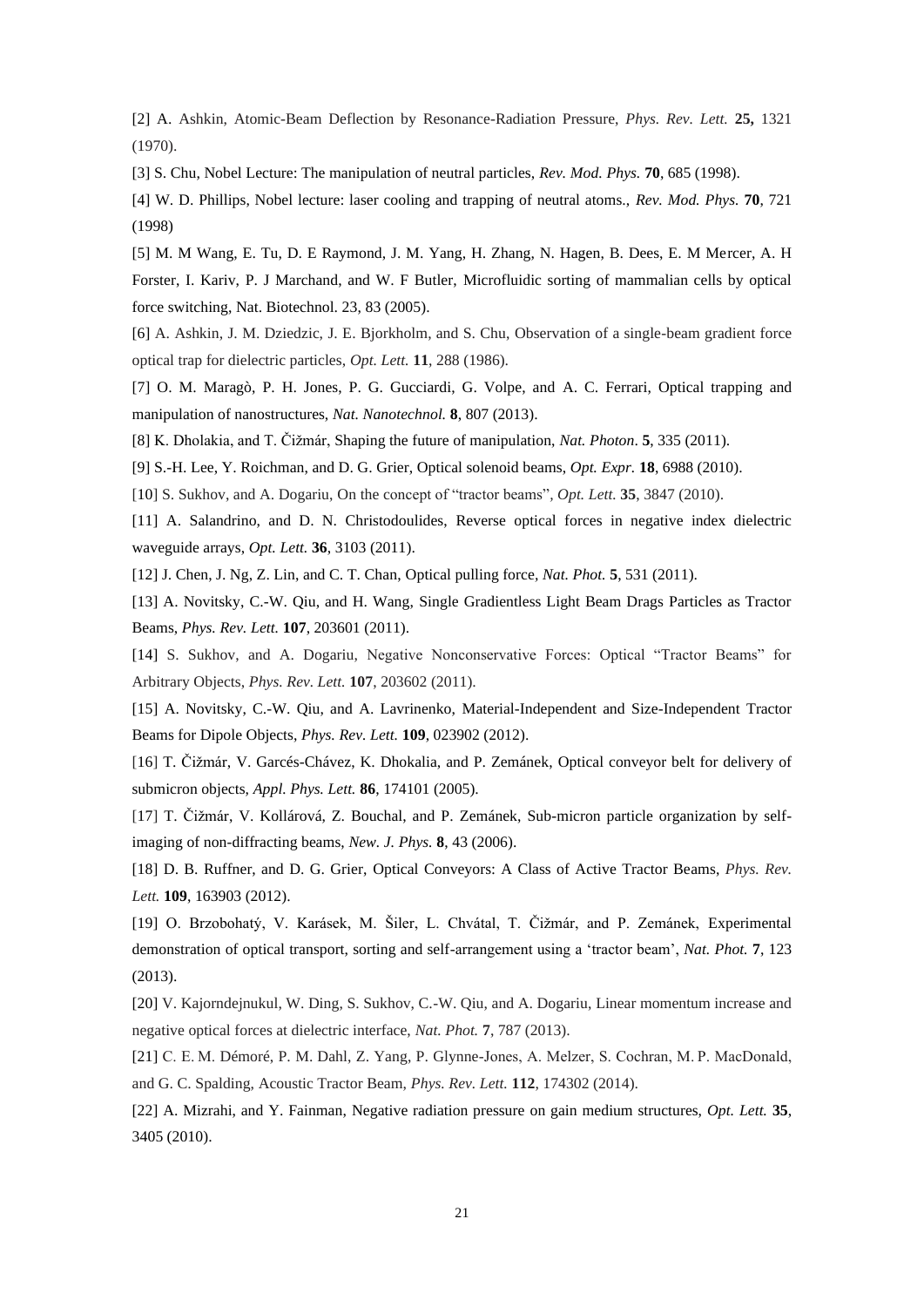[23] K. J. Webb, Shivanand, Negative electromagnetic plane-wave force in gain media, *Phys. Rev. E* **84**, 057602 (2011).

[24] V. Shvedov, A. R. Davoyan, C. Hnatovsky, N. Engheta, and W. Krolikowski, A long-range polarization controlled optical tractor beam, *Nat. Phot.* **8**, 846 (2014).

<span id="page-21-2"></span>[25] K. Ding, J. Ng, L. Zhou, and C. T. Chan, Realization of optical pulling forces using chirality, *Phys. Rev. A*, **89**, 063825 (2014).

<span id="page-21-0"></span>[26] S. B. Wang, and C.T. Chan, Lateral optical force on chiral particles near a surface, *Nat. Commun.* **5**, 3307 (2014).

<span id="page-21-1"></span>[27] D. E. Fernandes, and M. G. Silveirinha, Optical tractor beam with chiral light, *Phys. Rev. A*, **91**, 061801(R), (2015).

<span id="page-21-3"></span>[28] M. G. Donato, J. Hernandez, A. Mazzulla, C. Provenzano, R. Saija, R. Sayed, S. Vasi, A. Magazzù,

P. Pagliusi, R. Bartolino, P. G. Gucciardi, O. M. Maragò, and G. Cipparrone, Polarization-dependent optomechanics mediated by chiral microresonators, *Nat. Commun.* **5**, 3656 (2014).

<span id="page-21-4"></span>[29] M. Nieto-Vesperinas, J. J. Sáenz, R. Gómez-Medina, and L. Chantada, Optical forces on small magnetodielectric particles, *Opt. Express* **18**, 11428 (2010).

<span id="page-21-6"></span>[30] P. C. Chaumet, and A. Rahmani, Electromagnetic force and torque on magnetic and negative-index scatterers, *Opt. Express* **17**, 2224 (2009).

<span id="page-21-5"></span>[31] L. Novotny, and B. Hecht, *Principles of Nano-Optics* (2nd Ed.), Cambridge University Press, 2012 (Cambridge, UK).

<span id="page-21-7"></span>[32] I. V. Lindell, A. H. Sihvola, S. A. Tretyakov, and A. J. Viitanen, *Electromagnetic Waves in Chiral and Bi-isotropic Media*, Artech House, 1994 (Boston, MA).

<span id="page-21-8"></span>[33] M. G. Silveirinha, Design of Linear-to-Circular Polarization Transformers Made of Long Densely Packed Metallic Helices, *IEEE Trans. on Antennas and Propag.*, **56**, 390 (2008).

<span id="page-21-9"></span>[34] M. Decker, M. Ruther, C. E. Kriegler, J. Zhou, C. M. Soukoulis, S. Linden, and M. Wegener, Strong optical activity from twisted-cross photonic metamaterials, *Opt. Lett.* **34**, 2501 (2009).

<span id="page-21-14"></span>[35] R. Zhao, J. Zhou, Th. Koschny, E. N. Economou, and C. M. Soukoulis, Comparison of chiral metamaterial designs for repulsive Casimir force, *Phys. Rev. B* **81**, 235126 (2010).

<span id="page-21-10"></span>[36] R. Zhao, L. Zhang, J. Zhou, Th. Koschny, and C. M. Soukoulis, Conjugated gammadion chiral metamaterial with uniaxial optical activity and negative refractive index, *Phys. Rev. B* **83**, 035105 (2011). [37] J. B. Pendry, A Chiral Route to Negative Refraction, *Science* **306**, 1353 (2004).

<span id="page-21-11"></span>[38] S. A. Tretyakov, A. V. Sihvola, and L. Jylhä, Backward-wave regime and negative refraction in chiral composites, *Phot. Nano. Fund. Appl*. **3**, 107 (2005).

[39] J. Zhou, J. Dong, B. Wang, T. Koschny, M. Kafesaki, and C. M. Soukoulis, Negative refractive index due to chirality, *Phys. Rev. B* **79**, 121104(R) (2009).

<span id="page-21-12"></span>[40] T. A. Morgado, S. I. Maslovski, and M. G. Silveirinha, Uniaxial indefinite material formed by helical-shaped wires, *New J. of Phys.* **14**, 063002 (2012).

<span id="page-21-13"></span>[41] V. A. Fedotov, P. L. Mladyonov, S. L. Prosvirnin, A. V. Rogacheva, Y. Chen, and N. I. Zheludev, Asymmetric Propagation of Electromagnetic Waves through a Planar Chiral Structure, *Phys. Rev. Lett.* **97**, 167401 (2006).